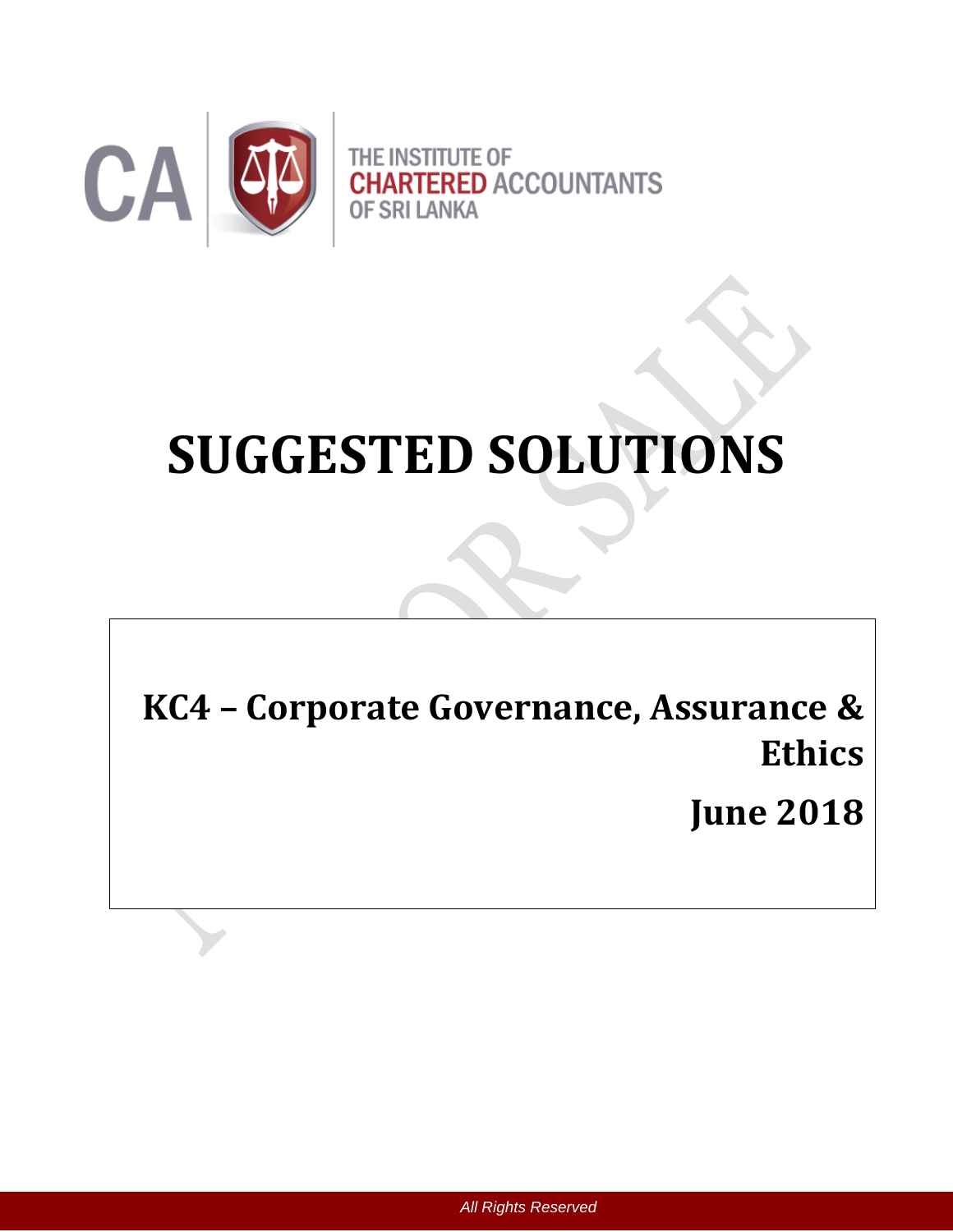#### **Answer 01**

Relevant Learning Outcomes/s;

- 3.1.1 Develop an overall audit strategy for an audit engagement, including an audit of the financial statements of a group and an SME.
- 3.4.1 Propose further audit procedures to address complex areas relating to financial reporting issues (including audit of fair value measurements and estimate derivatives, related parties and the use of the work of an expert).
- 4.1.1 Evaluate the sufficiency and appropriateness of audit evidence gathered, and identify changes to plan further audit procedures.

Study text reference: 361-366, 424-425,497-510,602-609

#### (a) **Appropriateness of benchmark used for materiality**

The entity is a newly established entity and its main investor China Company does not expect to generate profits within the first 3 years*.* As it is in the development stage of its' activities, use of 'loss before tax' will not be a good benchmark*.* However, as described in the given scenario, this is the first period of the audit, and the 'value of assets' is a significant item in the Balance Sheet. Therefore, 'Assets' may **be considered to be** an appropriate benchmark, in the determination of materiality*.* The audit team however, based on their audit strategy and approach, may rationalize other appropriate benchmarks (e.g. total expenses). If materiality is to be determined based on 'loss before tax', it will result in a low materiality level, which will require performing detailed testing.

#### (b) **Risks to be considered**

- **Assets transferred** Management has taken into consideration, the existence of the assets and the depreciable period. Management needs to consider the lower of the economic life of each component of the asset or the lease period, in calculating depreciation/amortization of leasehold assets.
- **Functional currency** It appears that the financial statements have been prepared using USD, and it must be determined whether this is the appropriate functional currency for this company, based on the primary economic environment in which it operates.
- **Contingencies from employment compensation** Consider whether employment compensation and benefits will result in a material contingency which requires disclosure in the financial statements.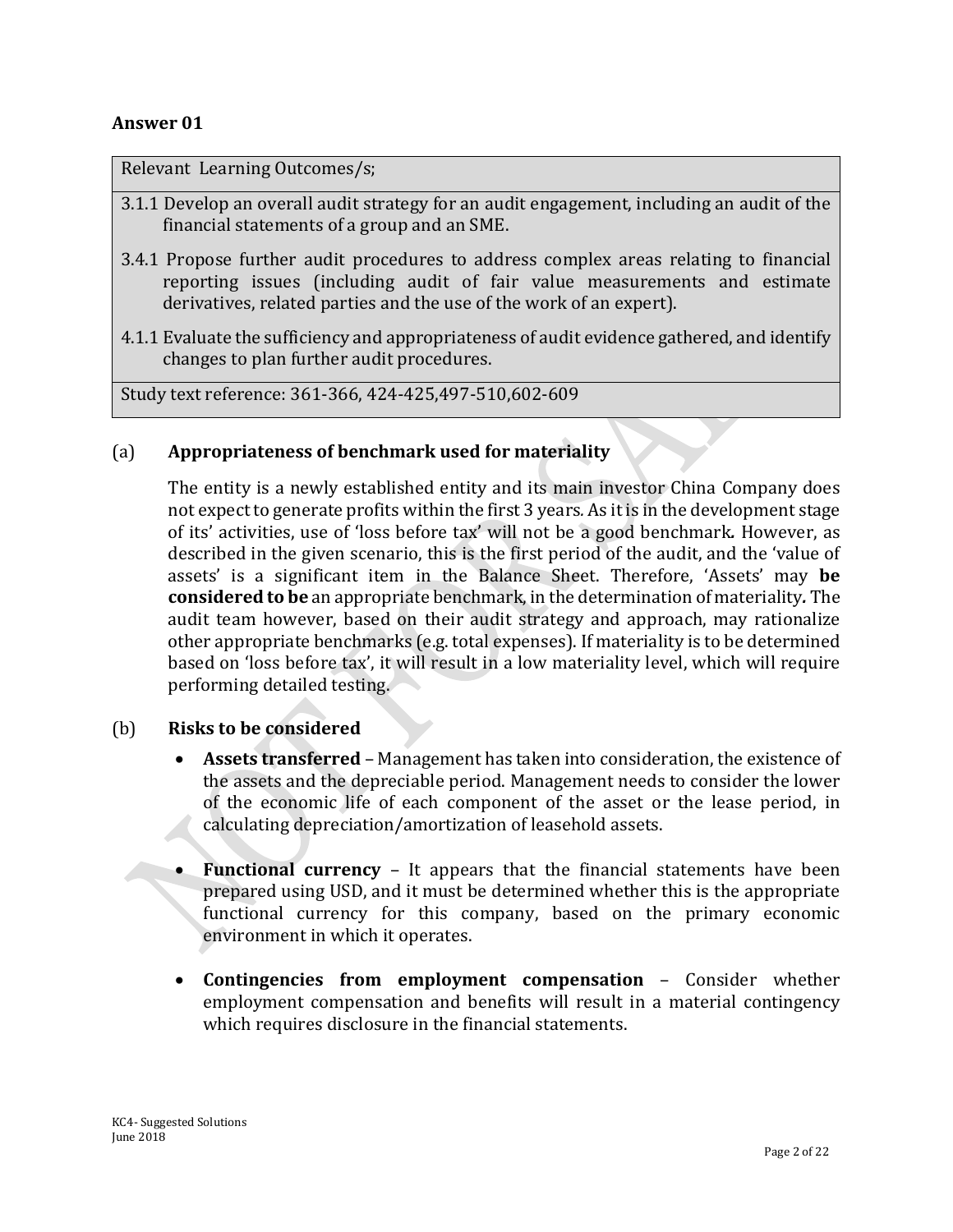- **Related party transactions** identification of related party relationships and proper disclosure of related parties and the occurrence of related party transactions
- **Capitalization of borrowing costs** Consider whether borrowing costs have been incurred prior to commencing construction, and if so, whether the classification of such borrowing costs would have a significant impact on the financial statements.
- **Any deferred tax impact arising due to tax holiday period.**

## **[If the candidates have written below, consider giving marks]**

As per SLAuS there is a rebuttable presumption that fraud in revenue recognition is a significant risk**. Hence if the engagement team does not consider rebutting this risk, it can be considered as a key risk area, given that the revenue is generated mainly from related parties.**

### (c) **Audit procedures to be performed on related parties and related party transactions**

- Understand the entity's controls over the identification of related parties and maintenance of a complete List of Related Parties.
- Review minutes of meetings of shareholders and directors and other relevant Statutory Records such as the Register of Directors' Interests.
- Enquire of Management and Directors as to whether transactions have taken place with related parties that are required to be disclosed by the disclosure requirements that are applicable to the entity.
- Review accounting records for large or unusual transactions or balances, in particular transactions recognized at or near the end of the financial period.
- Review confirmations of loans, receivables and payables and confirmations from banks. Such a review may indicate the relationship, if any, of guarantors to the entity
- Review the Register of Interests in Shares to determine the names of principal shareholders.
- Enquire as to the affiliation of Directors and Officers with other entities.
- Obtain direct confirmations from Related Parties.
- Review agreements, invoices and other correspondence to identify indicators of RPs and RPTs.
- Obtain written representation from Management indicating that they have disclosed all RPTs.
- Obtain relevant audit evidence to confirm that the related party transactions have taken place at arm's length.
- Perform substantive procedures relating to related parties and their transactions with the entity, by making inquiries from third parties. (Legal Counsel)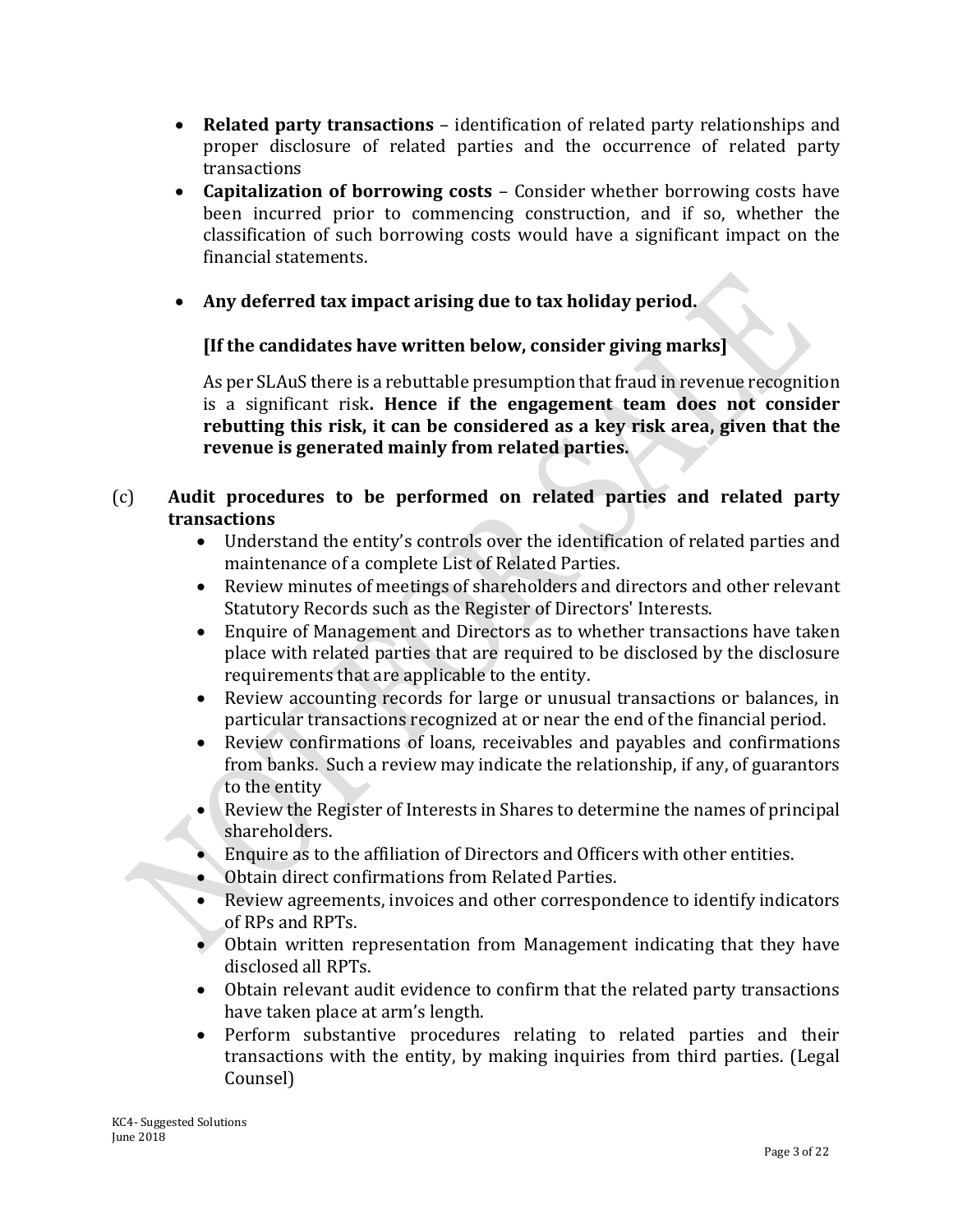(d) Although the auditor's opinion is based on the financial statements of a particular year end, the auditor shall be aware of the events that have occurred since the year end, to the date of signing the audit report, to assess any subsequent events which may have an impact on the financial statements. SLAuS 560 Subsequent Events deals with this requirement. LKAS 10 Events after the Reporting Period identifies two types of events i.e. adjusting and non-adjusting events. Accordingly, the auditor needs to assess the impact of any subsequent event to determine whether a particular event is an adjusting or a non-adjusting event.

# **(Total: 25 marks)**

#### **Answer 02**

Relevant Learning Outcomes/s;

- 5.2.1 Evaluate the system of quality control of a firm and recommend improvements under SLQC1.
- 5.2.2 Evaluate quality control procedures in place to ensure that audit engagements are performed in accordance with applicable laws and regulations and the reports issued are appropriate.
- 5.3.1 Propose areas that are important in undertaking an engagement quality control review for a given engagement.
- 4.2.1 Evaluate the effect of identified misstatements on the audit and the effect of uncorrected misstatements, if any, on financial statements.

Study text reference: 405-410,415,597-599

(a)

#### (i) **Quality control matters**

- **Leadership**  The issues as described at R&L, indicates that the leadership at R&L had not taken adequate measures to establish and maintain the firms system of quality control. The commitment of leadership to quality is in question, per the given facts in the scenario.
- **Monitoring**  despite the regulator identifying deficiencies in engagement quality issues, no corrective action appear to have been taken.
- **Human Resources/Assignment of engagement teams** inexperienced members have been assigned to the audit.
- **Engagement performance** There seems to have been insufficient supervision, review and direction and also the misleading of engagement teams, by providing inappropriate direction re the audit.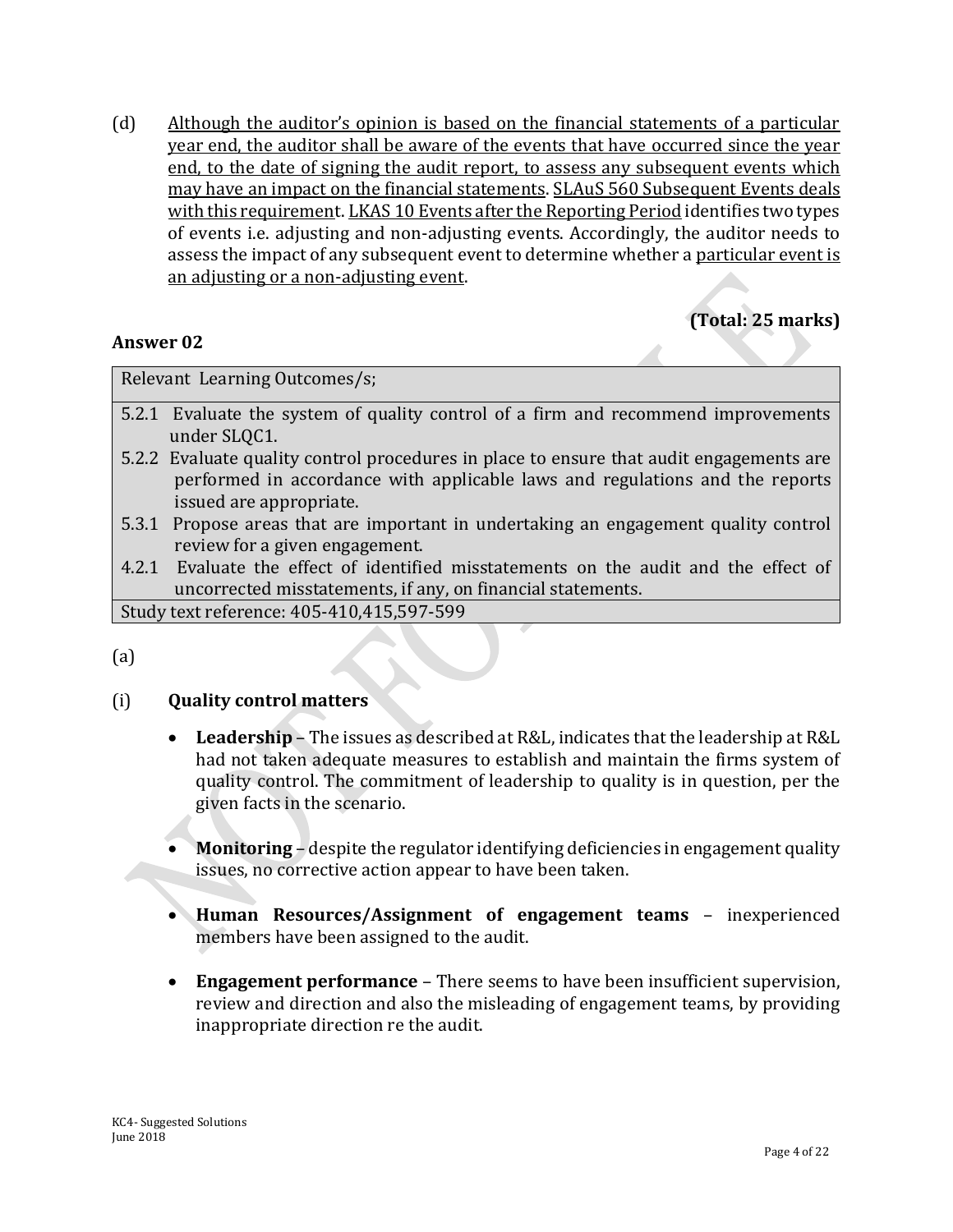- **Client acceptance procedures** Accepting any client without considering the client's background would ultimately have an adverse impact on the reputation of the audit firm.
- **Consultation** Darshika had not sought proper consultation from a subject matter expert, for complex transactions, such as hedging
- **No appointment of a quality control reviewer** Although this is a Listed Company, no process appears to have been in place, to appoint a quality control reviewer.
- **Ethical requirements/Independence related issues** Auditors' Independence Requirements do not appear to have been considered, before undertaking the work (e.g. Ashan the External Audit Manager is not independent of the client, as his brother is the Finance Manager of Ocean Ltd.)
- **Documentation –** Dharshika had verified the accounting entries relating to the hedging transaction. However she had not provided any working papers to support the work performed.

#### (ii) **Measures to be taken at the Firm Level**

- Per the given facts, in performing the engagements, certain quality issues had been identified. These have been noted and communicated by the Regulator as well. The Leadership of R&L are required to take the responsibility for the quality of the engagements, and this should be communicated to all in the Firm. Thereby the Firm will 'set the tone' at the top.
- R&L Leadership should hold the Engagement Leaders responsible for the assignment of suitable staff to its engagements, and ensure that the work is performed by competent & experienced staff, and not junior staff members, to ensure high quality standards are maintained, at all times.
- Anomalies had been noted, in accepting clients & engagements, as some clients had been accepted by the Firm without performing adequate background checks and certain engagements accepted, without considering the impact on the independence levels expected of auditors. Therefore, it is essential that R&L should have a formal process of accepting clients and engagements. The policies and processes should be communicated to all partners and staff.
- All Listed Entities are required to appoint an Engagement Quality Reviewer. Per the scenario described, an Engagement Quality Review Partner had not been nominated for the audit of this Listed Entity. The Firm should review all engagements / clients and identify those for which an Engagement Quality Review Partner needs to be appointed. This should be communicated to the relevant staff and the partners.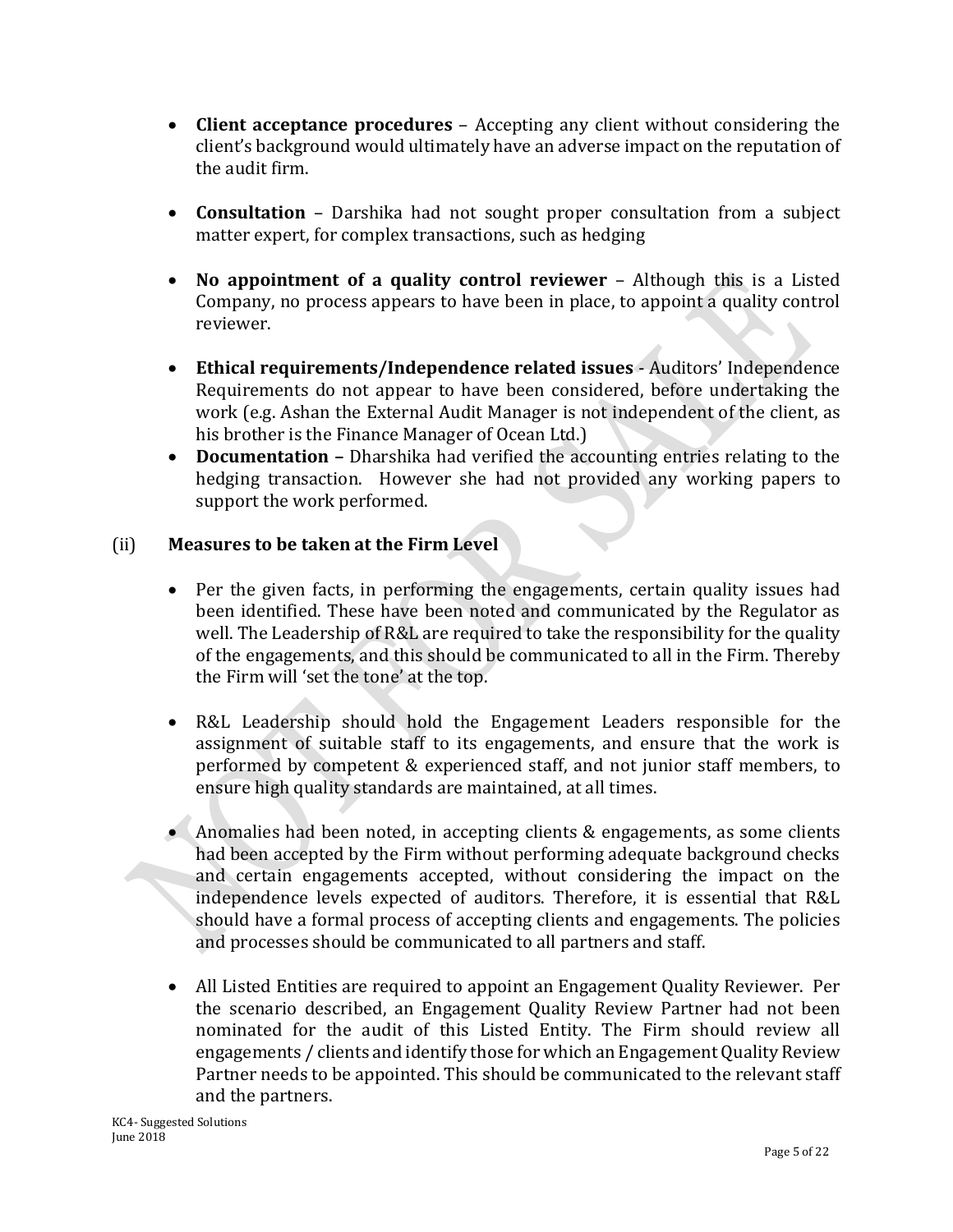It is essential that R&L should monitor the Quality Control System of the Firm and assess the impact of problems related to time sheet completion and 'time charge out' and other relevant issues, on the quality of its assurance work, as well as adherence to the Policies and Procedures established by the Firm.

 There appear to be issues needing expertise on technical matters. There is no indication of availability of a Technical Consultant in the Firm. Therefore, a policy should be formulated and implemented, mandating consultation with a Technical Expert on accounting & other issues relating to the audit.

#### (iii) **Quality Control Reviewer – areas to be reviewed**

- I will review all significant matters identified by the Engagement Team performing the audit of Dairy Lanka PLC, including the evidence gathered to support such matters, and the conclusions derived based thereon.
- At the completion stage, I will review the financial statements prepared by the Engagement Team as well as the proposed audit report and ensure that the audit report is consistent with the work performed / concluded, by the Engagement Team.
- If the Audit Team is involved in computing deferred tax impairment, it gives rise to an independence issue; which would come under the purview of the Quality Control Reviewer. I will seek evidence of review of the audit work performed on these areas by a senior person (e.g. engagement manager). In particular, per the given information, hedging is considered to be a key area of judgment as it involves fair valuation and estimates. Hence, this and any other such key areas of judgment in the audit, will be reviewed, as the Engagement Quality Review Partner.
- Also, will review how the engagement team has assessed the independence of the Firm and of its Team Members, and whether appropriate safeguards have been put in place, to cover the threats to independence, and that these safeguards are properly documented.
- Given the complexity of accounting for the hedging transaction (a complex financial instrument), I will check whether there has been appropriate consultation and documentation in concluding the review of work performed in this area.
- I will select key audit areas for review (e.g. revenue, journal entry testing etc.) and assess whether the audit documentation reflects the work performed in relation to significant judgments and whether such documentation supports the conclusion reached by the Audit Engagement Team.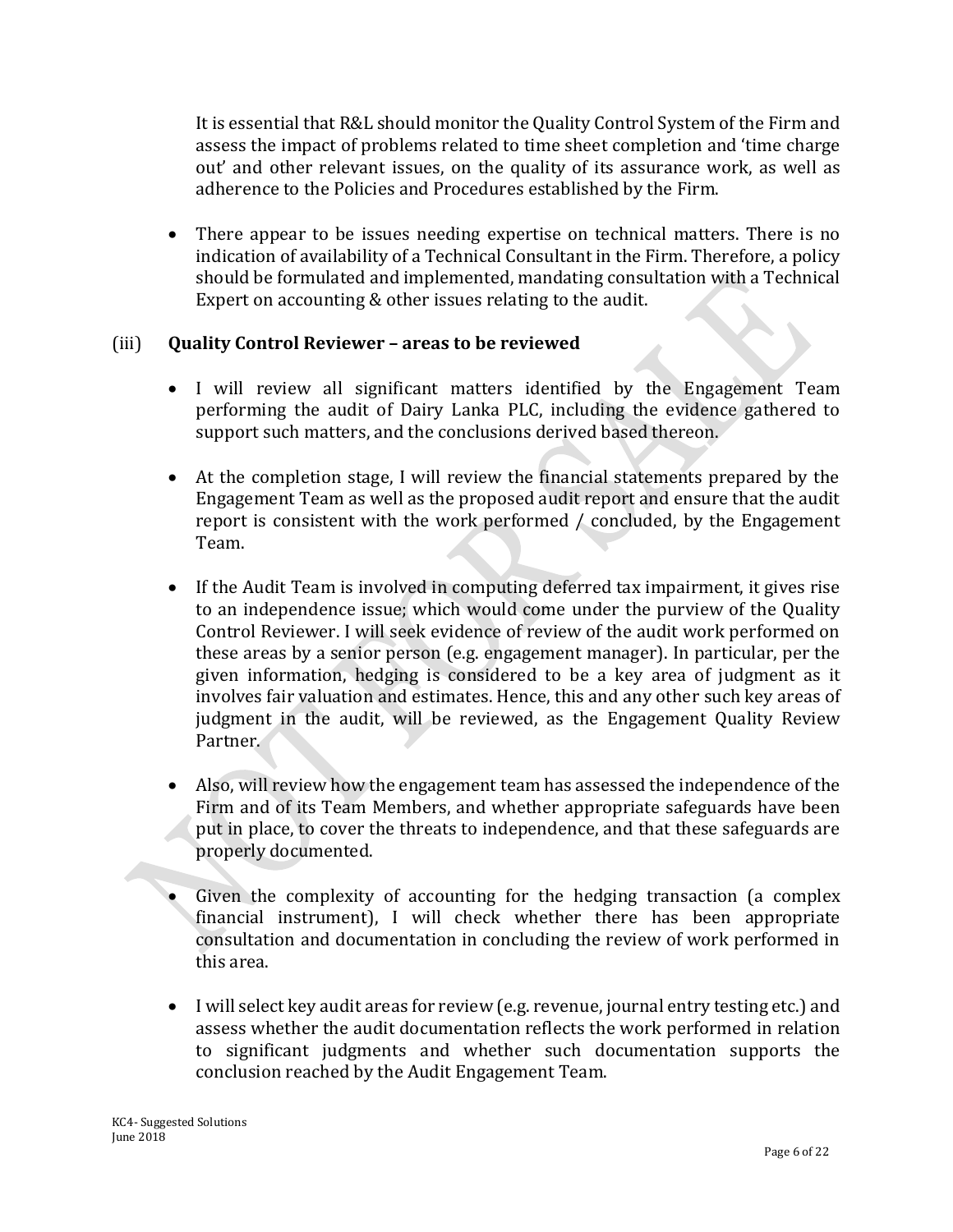- The judgments made by the Engagement Team, in determining the materiality and significant risks, significance of corrected and uncorrected misstatements etc. would also be reviewed by me.
- I would also assess whether the Engagement Team has appropriately identified the issues that should be communicated to those charged with governance.
- (b) The net impact of the unadjusted differences appears to be above the overall materiality level determined for this engagement. However, any adjustments arising from prior year adjustments, (e.g. debtors impairment. Inventory valuation), should first be adjusted, to assess the final impact. If the differences are still of material significance, Management should make the necessary adjustments. If no such adjustments are made, cover the impact of this in the Auditor's Report.

**(Total: 25 marks)**

#### **Answer 03**

Relevant Learning Outcomes/s;

- 2.7.1 Advise the approach to managing an Internal Audit Engagement in a given scenario relating to the main business process of an entity.
- 1.3.1 Evaluate an Audit Committee Charter including the key areas to be covered by an Audit Committee, such as:
	- '-Role of "the audit committee"
	- '-Membership and meetings
	- '-Financial and management information reporting
	- '-Internal controls
	- '-Internal audits and external audits
	- '-Conflict of interest
- 1.4.1 Recognise the role of ethical behavior and stages of morality development in "Kohlberg's Model", in shaping a professional accountant.
- 1.1.1 Evaluate "rules" and "principles" based approaches to Corporate Governance.
- 1.2.1 Advise on the effectiveness of a Board in the perspective of Governance
- 2.2.1 Demonstrate the roles and responsibilities relating to enterprise risk management including the role of chief risk officer.
- 2.6.2 Explain the role of internal auditor in enterprise risk management.

Study text reference: Page 330 -332,111,40-41,78-89,250-251, 328-329,150-155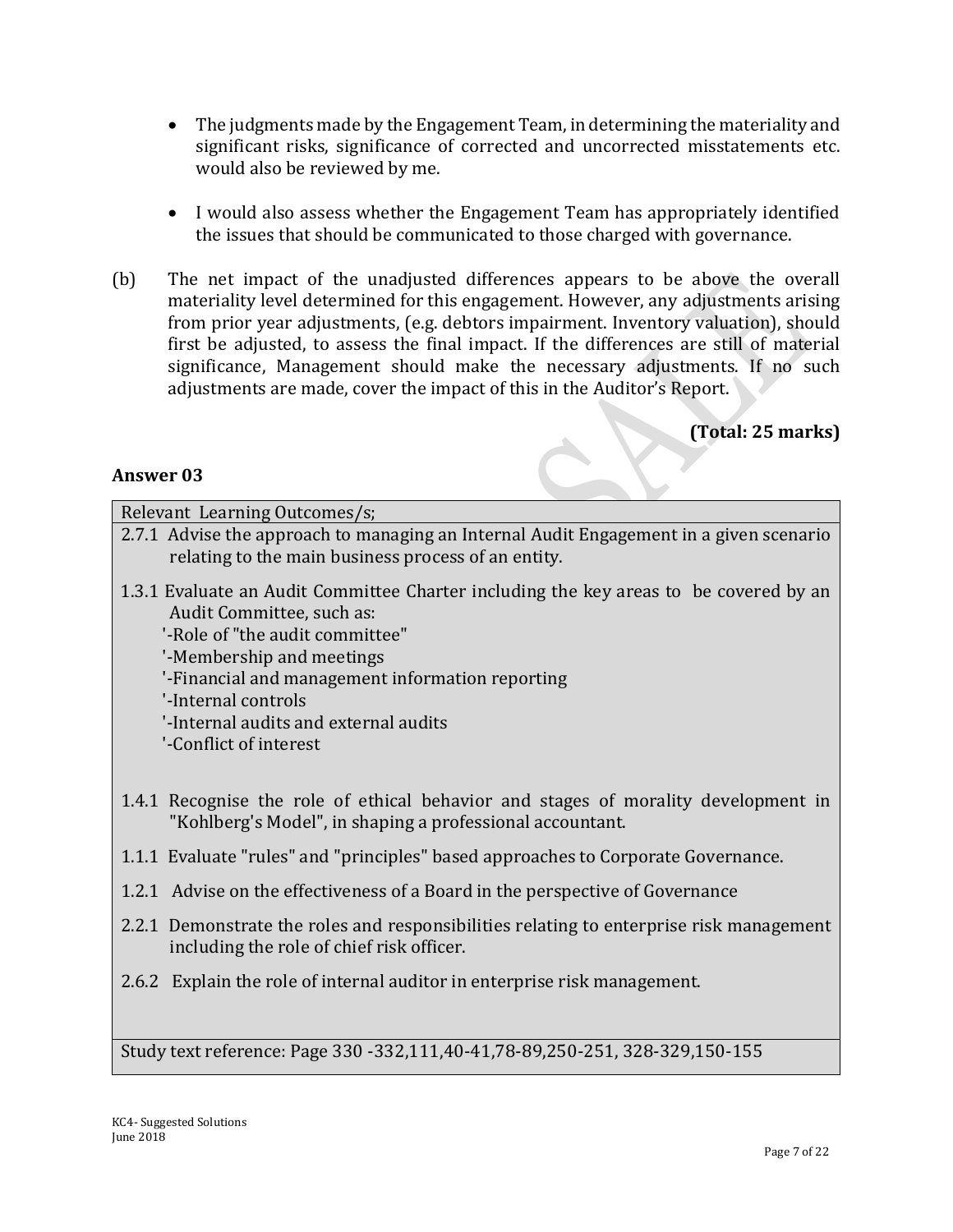# (i) **Criteria to bear in mind when identifying areas for investigation:**

#### **Financial**

The volume and size of income and expenditure transactions, or the value of assets.

#### **Internal control**

The existence or otherwise of controls.

#### **Probity**

Whether there is any evidence of past inaccuracies or fraud.

#### **Business goals**

Whether the organization has laid down explicit objectives and policies against which its achievements can be measured.

#### **Business effects**

Whether the business generates any consequences, internal or external, which need to be investigated

#### **Value for money**

Whether there is likely to be any waste which can be eliminated.

#### **Special investigations**

Whether management has requested the internal audit department to undertake any specific tasks.

|  | identified<br>for<br><b>Areas</b><br>investigation/focus                                                                                                                              | Reason for identifying the specific<br>area as a focus area/Evaluation of<br>the facts to identify key focus area<br>/application of the criteria                                                                                                         |
|--|---------------------------------------------------------------------------------------------------------------------------------------------------------------------------------------|-----------------------------------------------------------------------------------------------------------------------------------------------------------------------------------------------------------------------------------------------------------|
|  | <b>Related party transactions</b><br>Design and operational effectiveness<br>of controls in place to address the<br>higher level of risks arising from<br>related party transactions. | Facts indicate that the ETD Group<br>engages in material volume of related<br>transactions with<br>David<br>party<br>Fernando's family owned transport<br>company, Transporters Pvt Ltd., and<br>Health Care (Pvt.) limited owned by<br>spouse of Edward. |

(a)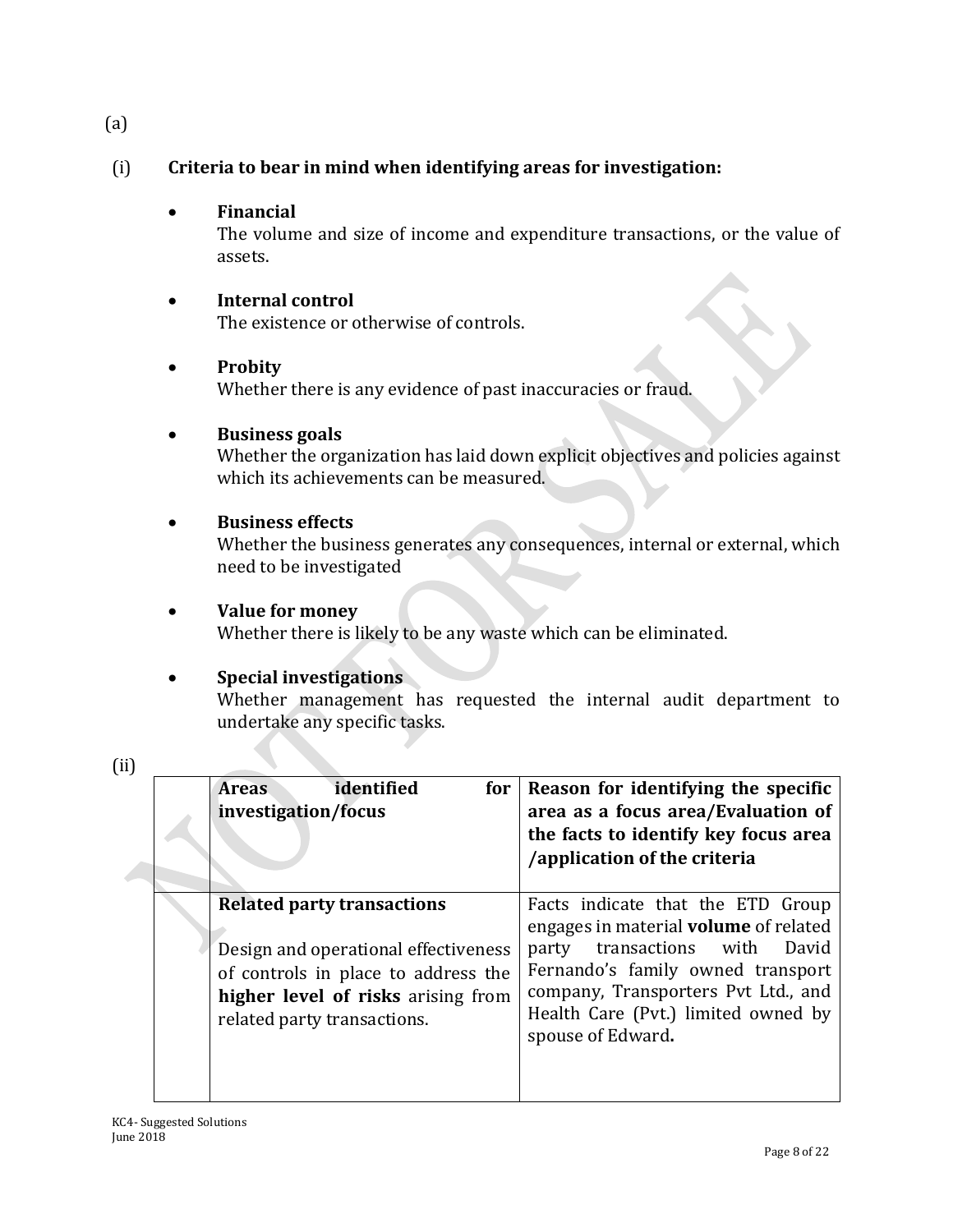|                                                                                                                                                                                                                                                       | Further an impairment of related<br>receivables<br>amounting<br>party<br>to<br>Rs. 24.068 million from Health Care<br>(Pvt) Ltd has also been reported.                                                                                                                                                                                                                                                                                                                                                                                                                                                                  |
|-------------------------------------------------------------------------------------------------------------------------------------------------------------------------------------------------------------------------------------------------------|--------------------------------------------------------------------------------------------------------------------------------------------------------------------------------------------------------------------------------------------------------------------------------------------------------------------------------------------------------------------------------------------------------------------------------------------------------------------------------------------------------------------------------------------------------------------------------------------------------------------------|
|                                                                                                                                                                                                                                                       | A shareholder has already raised<br>concern that if those transactions are<br>carried at arm's length (as per<br>anonymous letter), this in turn would<br>affect the return they would receive<br>for their investments.                                                                                                                                                                                                                                                                                                                                                                                                 |
| Inventory management -<br>Design and operational effectiveness<br>of controls in place over inventory<br>management at showrooms<br>and<br>monitoring of controls in place.                                                                           | Inventories held at showrooms are<br>material in terms of volume and value.<br>MTD PLC owns 320 showrooms, as<br>well as over 12 supreme showrooms<br>The Company has identified that retail<br>activities are the main contributor to<br>group profits, and that sustaining<br>current growth momentum is going to<br>be a challenge- [ Indicator of impact<br>of business goals ]<br>Auditor (KV Associates), has reported<br>quantity<br>many<br>discrepancies/shortages and noted<br>the existence of obsolete items which<br>were not classified as obsolete in<br>identified showrooms (based on their<br>sample)- |
| <b>Taxes and duties</b>                                                                                                                                                                                                                               |                                                                                                                                                                                                                                                                                                                                                                                                                                                                                                                                                                                                                          |
| Focusing on appropriateness of<br>actions taken by Management and<br>the process in place to identify<br>probable impact, required revisions<br>to related systems, and actions to be<br>taken to mitigate the level of<br>resulting adverse effects. | The facts of the case indicate changes<br>environment<br>macro-economic<br>in<br>which impact business goals: i.e.<br>Changes to VAT on Construction<br>Sector, as Construction is a major line<br>of the Group's business $-$ [Value for<br>money<br>The facts of the case also indicate<br>changes to customs duty structures                                                                                                                                                                                                                                                                                          |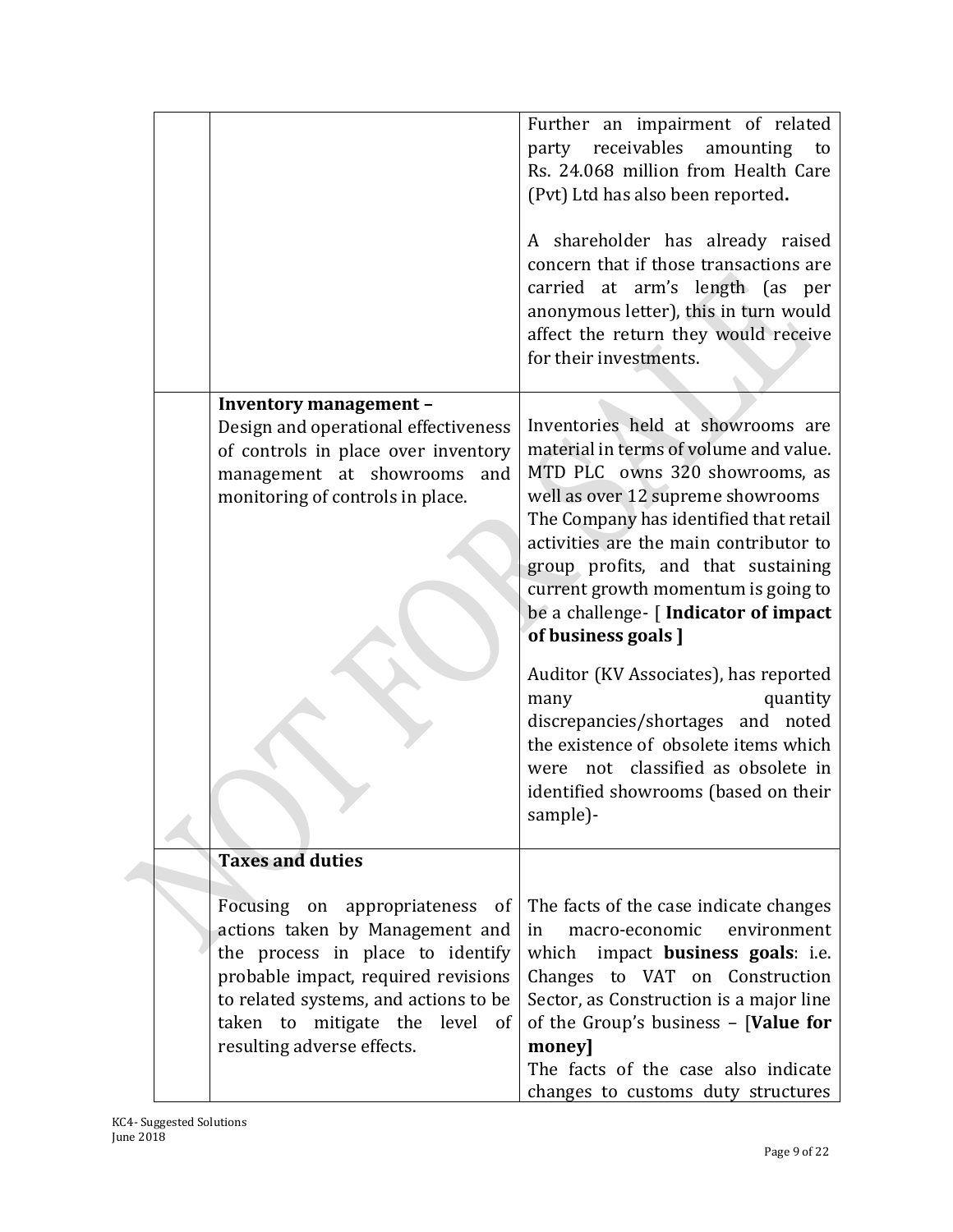|                                                                       | which impact the company's main line<br>of business - import of luxury<br>electronic and electrical items. New<br>developments may require changes to<br>existing<br>controls<br>[Internal]<br>controls]                                                       |
|-----------------------------------------------------------------------|----------------------------------------------------------------------------------------------------------------------------------------------------------------------------------------------------------------------------------------------------------------|
|                                                                       | Extracts of Board Minutes indicate<br>that the Board of Directors has made a<br>special request to focus on this area. -<br>[Special investigations]                                                                                                           |
|                                                                       | Facts also indicate that the IRD has<br>challenged the deductibility of certain<br>expenses - [presence of probity]                                                                                                                                            |
| <b>Granting of Loans &amp; Provisioning</b>                           | Non-performing loans, if properly                                                                                                                                                                                                                              |
| for non-performing loans-                                             | classified, will have a significant                                                                                                                                                                                                                            |
| <b>ET Finance Plc</b>                                                 | impact on the bottom line - [Financial<br>effect (volume & size)]                                                                                                                                                                                              |
|                                                                       | Facts also indicate that ET Finance<br>PLC has a need for expansion and<br>promotional campaigns, but tight<br>controls imposed by the Authorities<br>would prevent them from doing so -<br>[Presence of higher level of risk<br>would impact business goals]. |
|                                                                       | Probability of intentional violation of<br>relevant accounting standards and<br>regulatory directions exists<br>(as<br>suggested by FD).<br><b>Business effects]</b>                                                                                           |
| IT<br>Design<br>and<br>operational                                    | As per pre-seen materials, IT System                                                                                                                                                                                                                           |
| effectiveness of existing controls                                    | Risk; Information Technology has                                                                                                                                                                                                                               |
| over designing, implementing and<br>existing information<br>upgrading | evolved as a source of competitive<br>advantage.                                                                                                                                                                                                               |
| systems                                                               |                                                                                                                                                                                                                                                                |
|                                                                       | The ERP system of ETD is a Core<br>Competence<br>enabling<br>them<br>to<br>maintain a leadership position in the<br>industry. Any failure in the ERP<br>system, IT infrastructure<br>$\overline{\mathbf{I}}$<br>or                                             |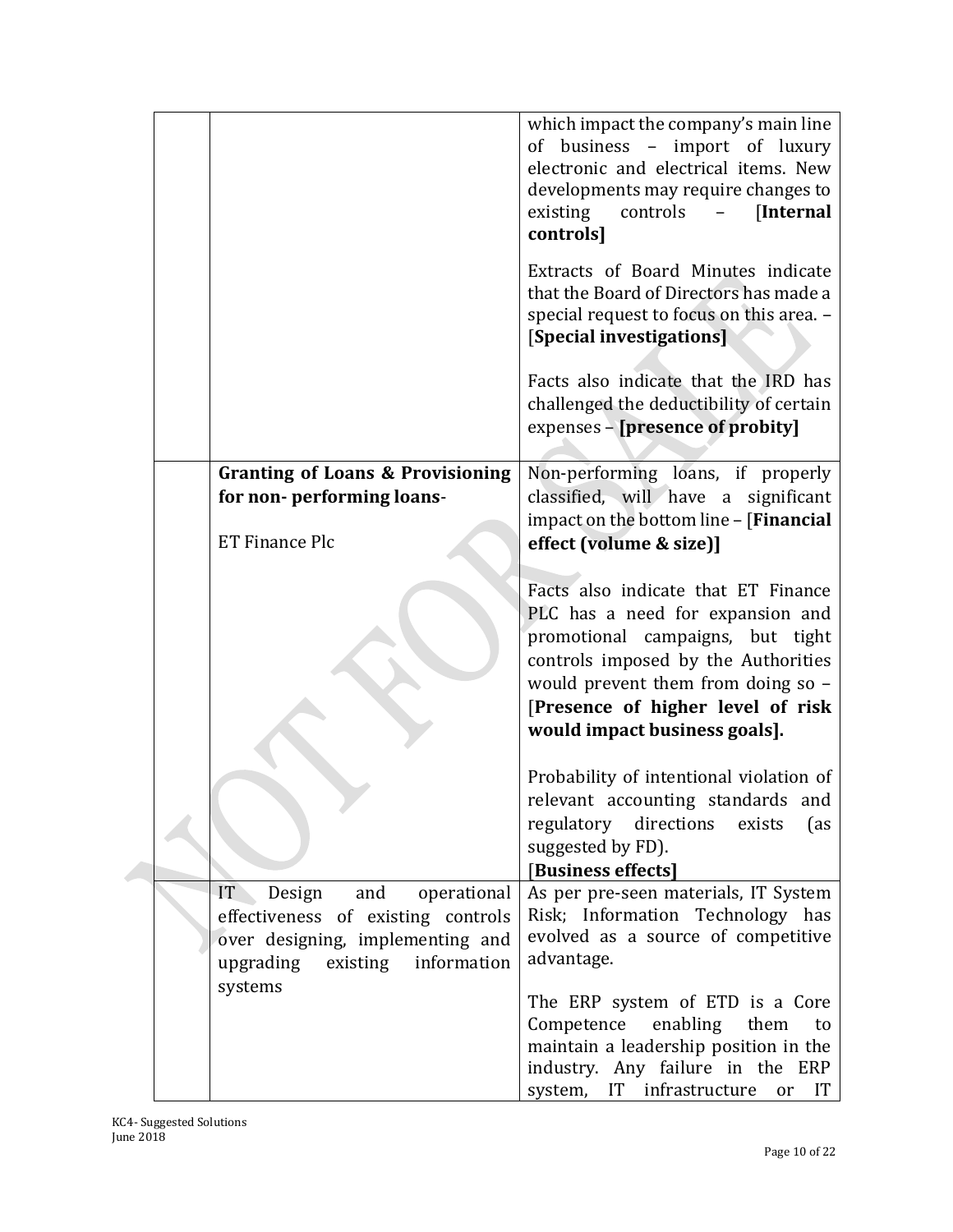|                                     | security may severely affect the<br>business. The IT System had been<br>upgraded by professionally qualified<br>staff in the internal IT division.                                               |
|-------------------------------------|--------------------------------------------------------------------------------------------------------------------------------------------------------------------------------------------------|
|                                     | Further, The Board has noted that the<br>competitor's web based sales system<br>is gaining popularity                                                                                            |
|                                     | The above facts indicate criticality of<br>IT systems to the <b>business</b> and<br>significance of impact on business<br>goals, and that therefore IT is an<br>investigation/focus worthy area. |
| Clearance of imported goods -       | Importing branded electrical<br>and<br>electronic items is a core activity of the                                                                                                                |
| risk of non-compliance in ethics &  | Group - Financial impact - higher                                                                                                                                                                |
| business impact due to undue delays | volume and size                                                                                                                                                                                  |
| in getting items cleared            | The Board indicated that they were                                                                                                                                                               |
|                                     | about<br>concerned<br>the<br>indirectly                                                                                                                                                          |
|                                     | requested unauthorized payments -                                                                                                                                                                |
|                                     | business effects /conflict with                                                                                                                                                                  |
|                                     | Company's values]                                                                                                                                                                                |
|                                     | [Probable non -compliance with<br>laws]                                                                                                                                                          |
|                                     | Group is likely to incur losses due to<br>giving unauthorized payments and                                                                                                                       |
|                                     | penalties for non-compliance if found                                                                                                                                                            |
|                                     | to be guilty of making such payments<br>to government officials -Loss of value                                                                                                                   |
|                                     | for money for investors/increased<br>level of reputation risks                                                                                                                                   |
|                                     |                                                                                                                                                                                                  |
|                                     |                                                                                                                                                                                                  |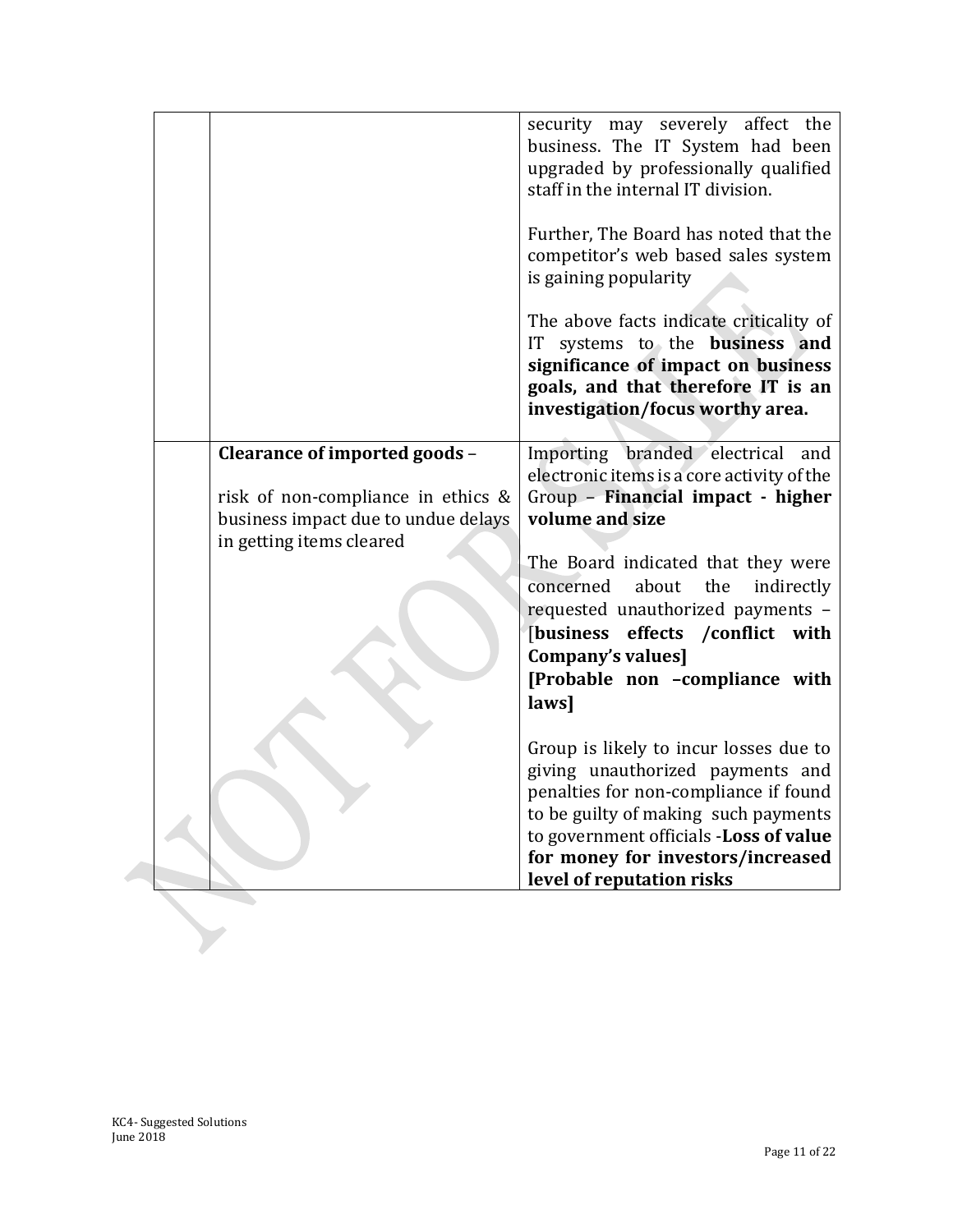#### b)

#### **Composition of the Audit Committee**

ETD PLC's Audit Committee consists of 3 Non-Executive Directors which is the suggested minimum for an Audit Committee as indicated below, (as per the facts given in pre-seen and unseen text):

1.

- i. Mr. Nihal Kulatunge Independent Director\*(i.e. NED) Chartered Accountant
- ii. Dr. Ajith Perra Independent Non-Executive Director (i.e. INED).
- iii. Mrs. Dabare Retired Banker who does not get involved in management activities (i.e. INED)
	- \* *Nihal Kulatuge's independence related matter is dealt with separately in point No. 2 below, given fact that he is an Independent Director is quoted above only in order to indicate he is an executive director.*
- 2. The Audit Committee should be chaired by an Independent Non-Executive Director. For a Director to be independent, such Director should be free from other relationships that could materially interfere with the exercise of their unfettered and independent judgment. Nihal Kulatunge (i.e. current Chairman of the Audit Committee) becoming son-in-law to the Chairman, may also be perceived to be a relationship that would interfere with his unfettered and independent judgment in the local context. Accordingly, the Board should assess if he still maintains independence of status.
- *3.* ETD PLC's Audit Committee clearly consists of the required minimum number of **independent directors** given the fact that Dr. Ajith Perera and Helena Dabare are independent directors of ETD PLC.
- 4. The Board should satisfy itself that **at least one member** of the audit committee has recent and relevant experience in financial reporting and control. Mr. Nihal Kulatunge, Chairman of the Audit committee of ETD PLC is a Chartered Accountant who has had recent and relevant experience in financial reporting and control.

#### **Audit Committee Meetings**

Specimen Audit Committee Charter implies that the Audit Committee shall meet at a minimum on a quarterly basis, or more frequently as circumstances dictate. As per the additional facts given (in the unseen content), it appears that the Committee has failed to meet for 2 quarters consecutively, which raises doubt about the operational effectiveness of the Committee.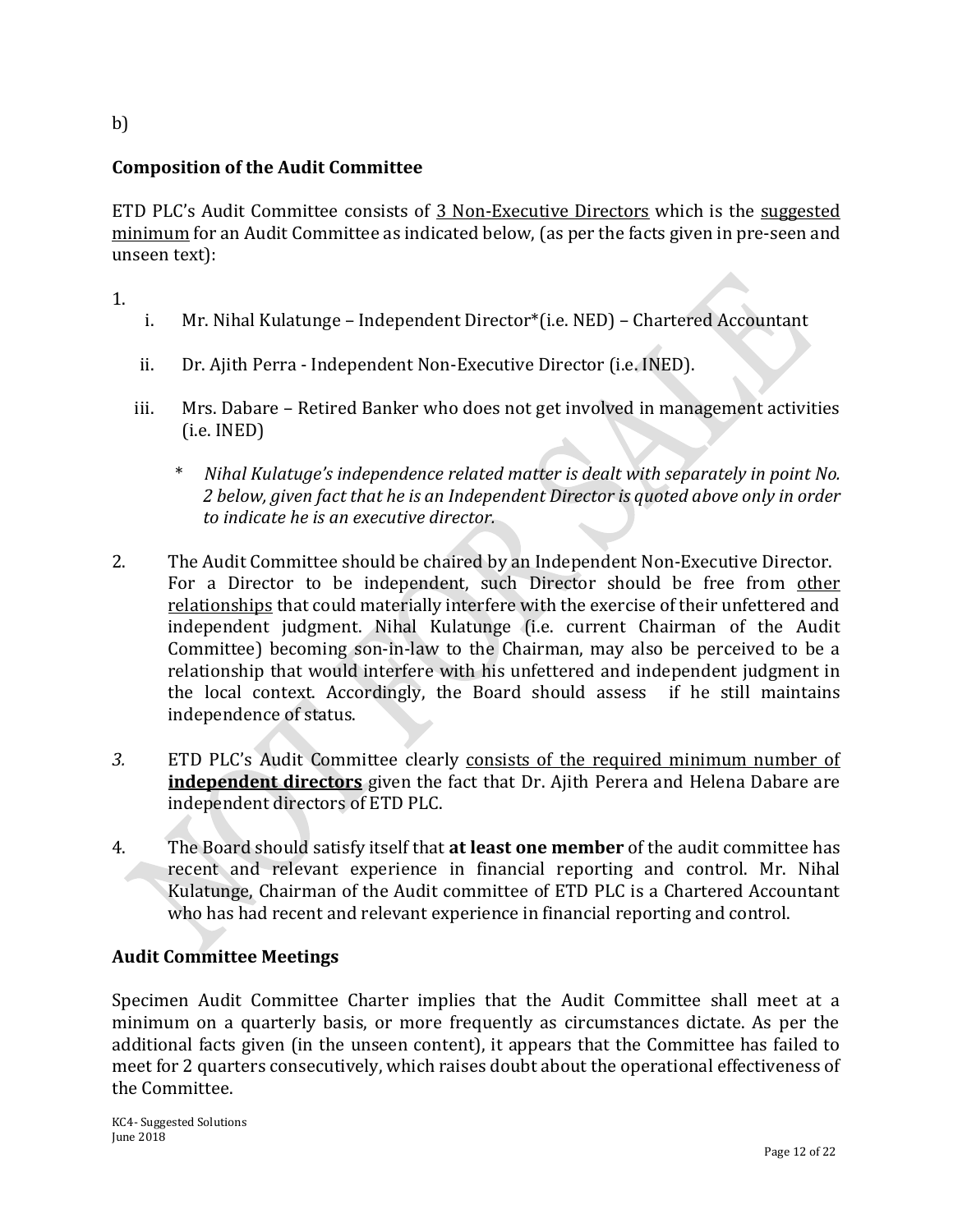*The Audit Committee may meet Auditors periodically. However, it appears that the Audit Committee has failed to meet the Auditors, even though the Auditors were awaiting a meeting with the Audit Committee.*

(c) (i)

|    | Advantages of having a principles-based Code for Corporate Governance.                                                                                                                                                                                                                                                     |
|----|----------------------------------------------------------------------------------------------------------------------------------------------------------------------------------------------------------------------------------------------------------------------------------------------------------------------------|
|    | 1. Avoid legislation<br>It avoids the need for inflexible legislation that companies have to comply<br>with even if the legislation is not appropriate                                                                                                                                                                     |
|    | 2. Less costly<br>It is less burdensome in terms of time and expenditure. A principles based<br>approach avoids the need for costs arising from provision of information<br>management & reporting and complex monitoring and support structures,<br>which can be expensive.                                               |
| 3. | <b>Appropriate for company</b><br>A principles based approach allows companies to develop their own<br>approaches to corporate governance, as appropriate to their circumstances<br>within the limits laid down by stock exchanges.                                                                                        |
|    | 4. Flexibility<br>A principles based approach can allow for transitional arrangements and<br>unusual circumstances.                                                                                                                                                                                                        |
|    | <b>Example:</b> if one Director leaves the Board suddenly, there may be a period<br>of non-compliance until the Director is replaced. However most<br>Shareholders would be satisfied, provided this non-compliance issue is<br>explained. Principles based approaches allow such flexibility.                             |
| 5. | <b>Emphasis on explanations</b><br>Enforcement of 'comply or explain' means that a business can explain why<br>they departed from a specific provision, if they felt it was appropriate.                                                                                                                                   |
|    | <b>Example:</b> Code (Principle A.2 & A2.1.) suggest that it is considered 'best<br>practice' that two separate individuals take on the role of Chairman and CEO.<br>If the Board had decided to combine the roles of Chairman and CEO, in one<br>position, that should be justified and highlighted in the Annual Report. |
|    | 6. Emphasis is on investor decisions<br>A principles based approach accompanied by disclosure requirements, puts<br>the emphasis on investors, enabling them to make up their mind about what<br>a business is doing and whether the degree of departure from the code is<br>appropriate.                                  |
|    | 7. It prevents professionals interpreting legal requirements narrowly to<br>get around ethical issues. It can be true that rules engender deception,<br>whereas principles encourage compliance.                                                                                                                           |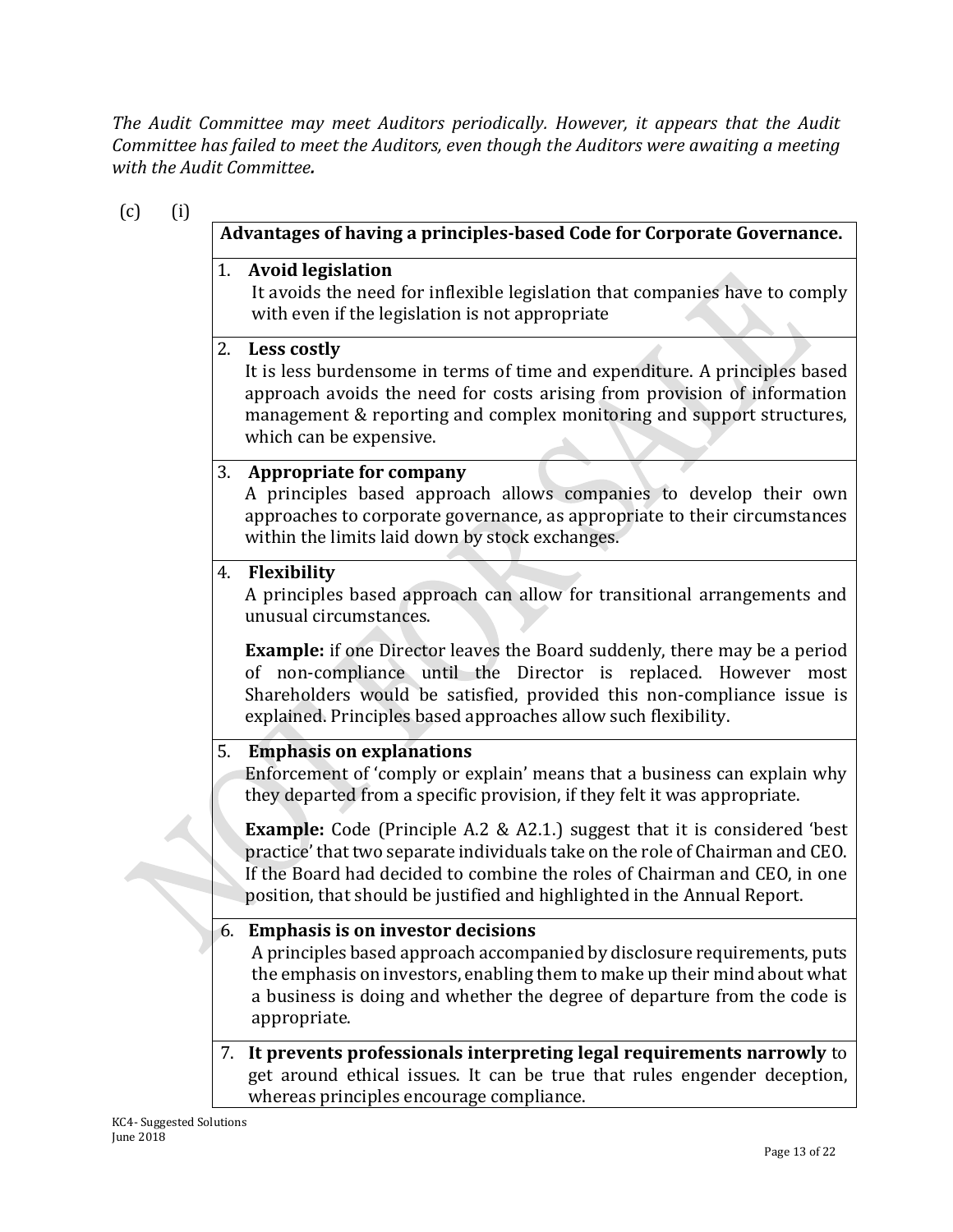# (ii) **Extent of Compliance:**

| Principles relating to The Board of   Answer<br>Directors (BOD)                                                          |                                                                                                                                                                                                                                                                                   |
|--------------------------------------------------------------------------------------------------------------------------|-----------------------------------------------------------------------------------------------------------------------------------------------------------------------------------------------------------------------------------------------------------------------------------|
| Principle A.1                                                                                                            |                                                                                                                                                                                                                                                                                   |
| Every public company should be<br>headed by an effective Board, which<br>should direct, lead and control the<br>Company. | Based on facts given in pre-seen and unseen<br>materials, ETD PLC's Board Composition is as<br>follows;                                                                                                                                                                           |
|                                                                                                                          | David Fernando-Executive Director (it<br>1.<br>implied David is involved<br>is<br>in<br>Management) Chairman - Lawyer.                                                                                                                                                            |
|                                                                                                                          | <b>Joseph Emmanuel - Executive Director</b><br>2.<br>(it is implied that he is involved in<br>Management. E.g.: David & Joseph built<br>up the business from inception. Joseph<br>has requested the Board to approve his<br>new Business Plan involving fashion and<br>footwear.) |
|                                                                                                                          | 3.<br>Ajith Perera - Has a doctorate - Non-<br><b>Executive Independent Director</b>                                                                                                                                                                                              |
|                                                                                                                          | Helena<br><b>Dabare</b><br>-non-executive<br>4.<br>Independent Director-Retired Banker                                                                                                                                                                                            |
|                                                                                                                          | 5.<br>Nihal<br>Kulatunge<br>-non-executive<br>Independent Director and Chair of Audit<br>Committee - Chartered Accountant                                                                                                                                                         |
|                                                                                                                          | As per Extracts from the Minutes of Meetings<br>of the BOD, it is evident that the Board meets<br>regularly & aspects such as Risk from<br>competitors, Compliance with laws<br>and<br>regulations etc. have been discussed.                                                      |
|                                                                                                                          | As per the Chairman's briefing (pre-seen<br>content), the Board appears to have<br>probable<br>considered the<br>impact<br>of<br>macroeconomic issues on their business - e.g.<br>from policy instability, revised tax law etc.                                                   |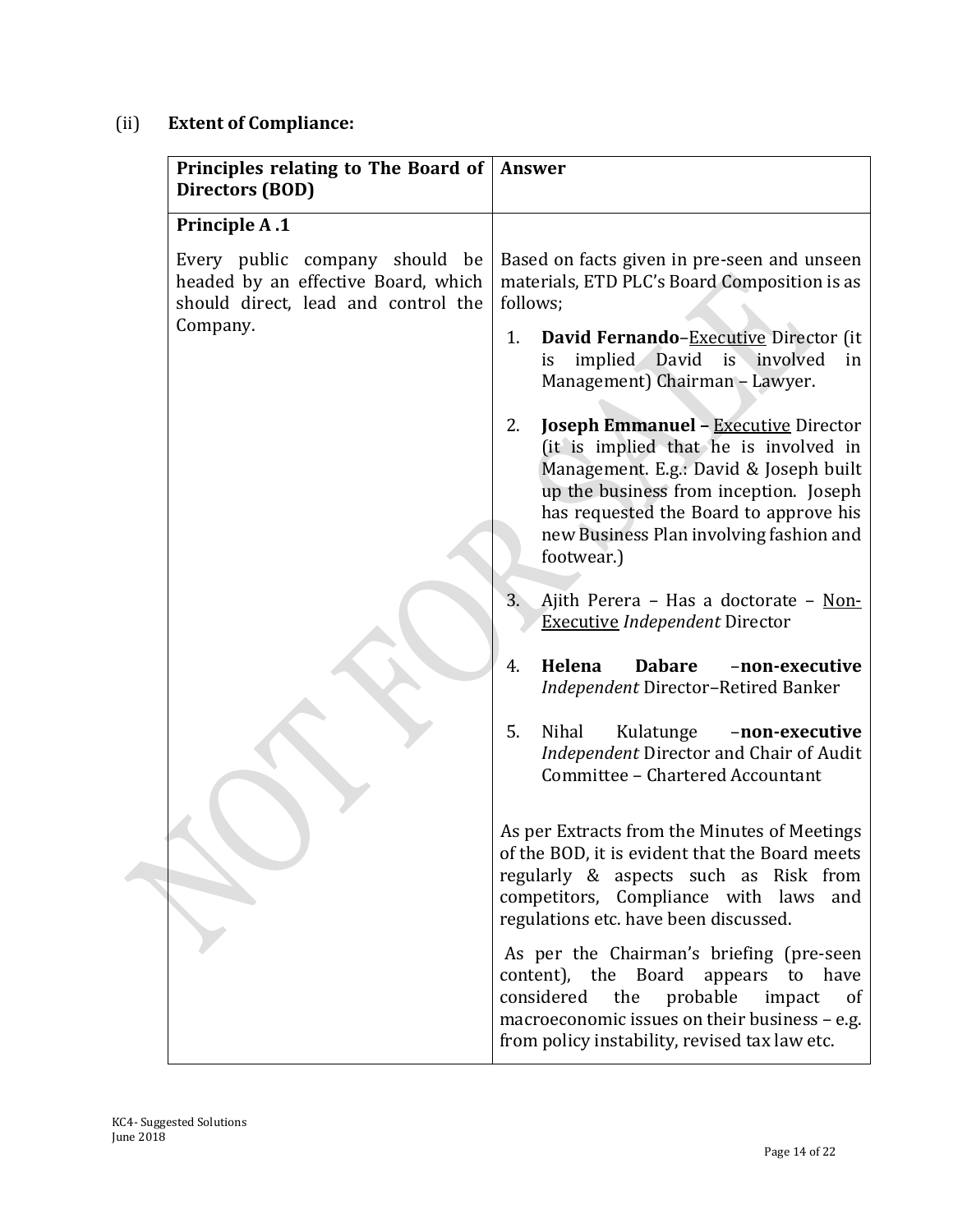|                                                                                                                                                                                                                                                                                                                                                                                                                                                                                                                                                                                                          | Further the Board has emphasized the<br>importance of IT & new technologies such as<br>digitalization.<br>Risk<br>management & internal<br>control<br>processes section as pre-seen, illustrates the<br>Board's focus on risk and controls.                                                                                                         |
|----------------------------------------------------------------------------------------------------------------------------------------------------------------------------------------------------------------------------------------------------------------------------------------------------------------------------------------------------------------------------------------------------------------------------------------------------------------------------------------------------------------------------------------------------------------------------------------------------------|-----------------------------------------------------------------------------------------------------------------------------------------------------------------------------------------------------------------------------------------------------------------------------------------------------------------------------------------------------|
|                                                                                                                                                                                                                                                                                                                                                                                                                                                                                                                                                                                                          | Financial strategies section of the pre-seen -<br>illustrates that the Board closely monitors<br>leverage and alternative financing.                                                                                                                                                                                                                |
|                                                                                                                                                                                                                                                                                                                                                                                                                                                                                                                                                                                                          | Above facts as per the pre-seen and<br>unseen materials, indicate the existence of<br>effective Board Control at ETD PLC.                                                                                                                                                                                                                           |
| <b>Principle A.2</b><br>There are two key responsibilities of<br>Top Management of every Public<br>Company - conducting of the business<br>of the company and facilitating<br>executive decisions in managing the<br>company business. There should be a<br>clear division of responsibilities<br>among Top Management, which will<br>ensure a balance of power and<br>authority, such that no one individual<br>has unfettered power to<br>make<br>decisions.<br>A decision to combine the roles of<br>Chairman and CEO in one position<br>should be justified and highlighted in<br>the Annual Report. | The extracts quoted below from Pre-seen<br>indicate that ETD PLC has a separate<br>individual in the role of CEO.<br>"Norman also reported the following financial<br>information requested by the CEO of ETD PLC.<br>or<br>"CEO also mentioned that the Board of<br>Directors of ETD PLC had considered<br>declaring a 20% dividend in the future" |
| Principle A.4 - Financial Acumen<br>should<br>The<br>Board<br>the<br>ensure<br>availability within it, of those with<br>sufficient<br>financial<br>acumen<br>and<br>knowledge to offer guidance<br>on<br>matters of finance.                                                                                                                                                                                                                                                                                                                                                                             | Two Board Members clearly possess the<br>required financial acumen & knowledge - a<br>Chartered Accountant (Nihal Kulatunge) and<br>experienced Banker (Mrs. Dabare) - as stated                                                                                                                                                                    |
| <b>Principle A.5 - Board Balance</b><br>It is preferable for the Board to have a<br>balance<br>of executive<br>and<br>Non-<br>executive<br>directors such that<br>no<br>individual<br>small<br>or<br>group<br>of<br>individuals can dominate the Board's<br>decision taking.                                                                                                                                                                                                                                                                                                                             | The Board consists of 7 members. Dr. Ajith,<br>Mrs. Dabare and Mr. Nihal Kulatunge are non<br>-executive directors. $(3 \text{ or } 1/3 \text{ of } 7 - \text{approx.})$<br>3) ETD PLC is in full compliance with A5.5 &<br>$A5.1$ is met)                                                                                                          |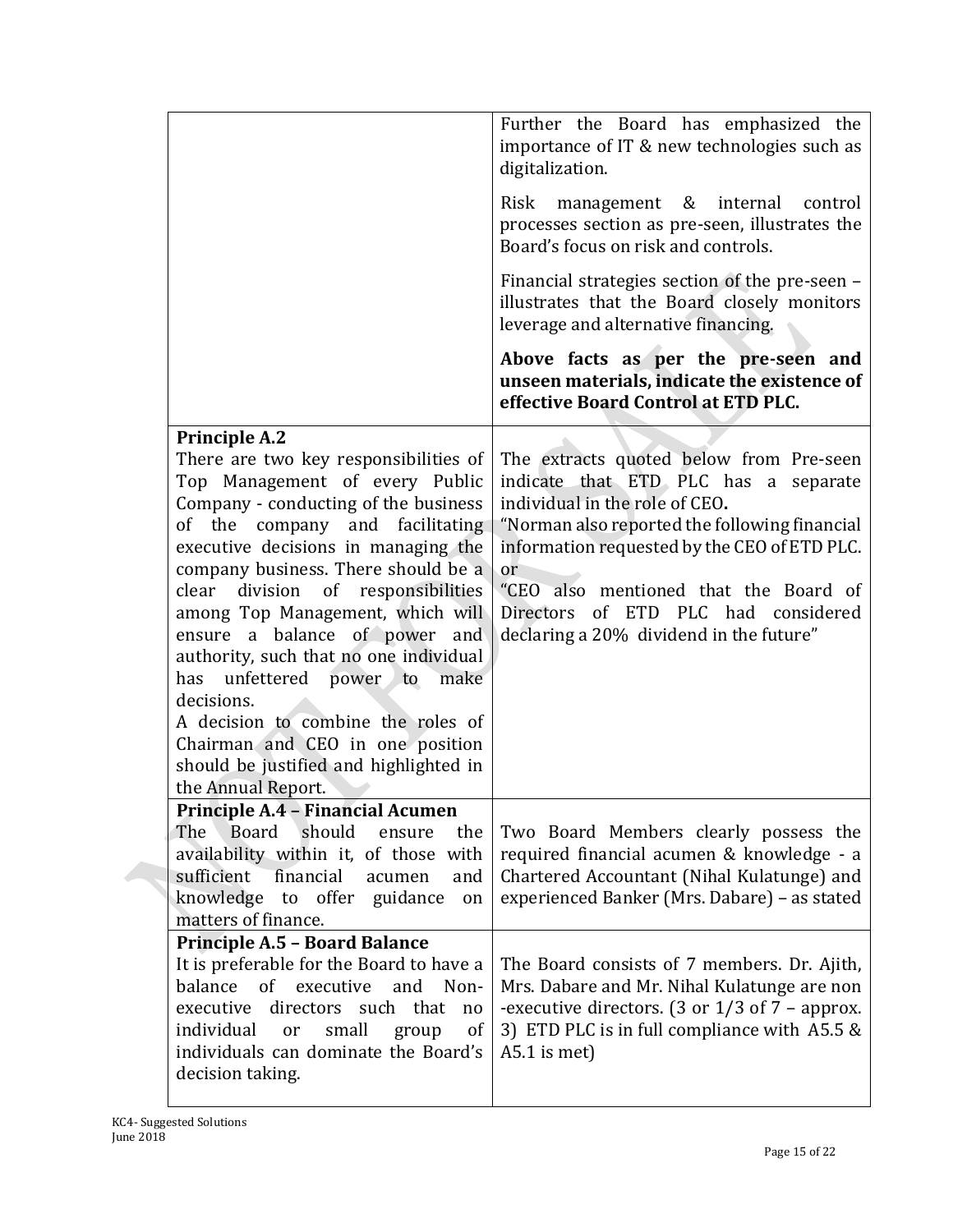| A 5.1<br>The Board should include Non-<br>executive directors of sufficient calibre<br>and number for their views to carry<br>significant weight in the Board's |  |
|-----------------------------------------------------------------------------------------------------------------------------------------------------------------|--|
| decision.                                                                                                                                                       |  |
| The Board should include at least three                                                                                                                         |  |
| non-executive directors or such                                                                                                                                 |  |
| number of non-executive directors,                                                                                                                              |  |
| equivalent to one third of total number                                                                                                                         |  |
| of directors which is higher.                                                                                                                                   |  |

#### (d) **Benefits of having a separate Risk Committee**

At present Risk Management responsibilities are within the remit of Audit Committee. Hence students are expected to discuss and compare the benefits of having a separate Risk Management Committee.

#### 1. **Staffing**

The Risk Management Committee can be staffed by Executive Directors who have more insight into business operations, whereas an Audit Committee, according to best practice in corporate governance, should be staffed by Non-Executive Directors.

At present, the Audit Committee oversees the risk management activities, and consists of 3 Non -Executive Directors, including members with accounting background and prior experience in banking.

Given the fact that Retail, which is the core business of the group is currently facing a number of challenges such as the probable loss of sole local dealerships, heavy competition from innovative competitors such as X logic, and the business' higher susceptibility to technological obsolescence, it may be prudent for the Board to create a separate Risk Committee, including Executive Directors with relevant experience in this sector.

Further, given that its IT systems are one of the Group's competitive advantages, and that failure of the ERP system may severely affect the business (as per pre-seen), managing IT risk related to core operations is a must, in addition to establishing an IT Risk related financial reporting system. As related risk may be aggravated by competitor activity, such as X logic's innovative IT solutions, this shouldn't be ignored. Hence establishing a separate Risk Committee will allow ETD PLC to involve an Executive Director with related exposure and experience.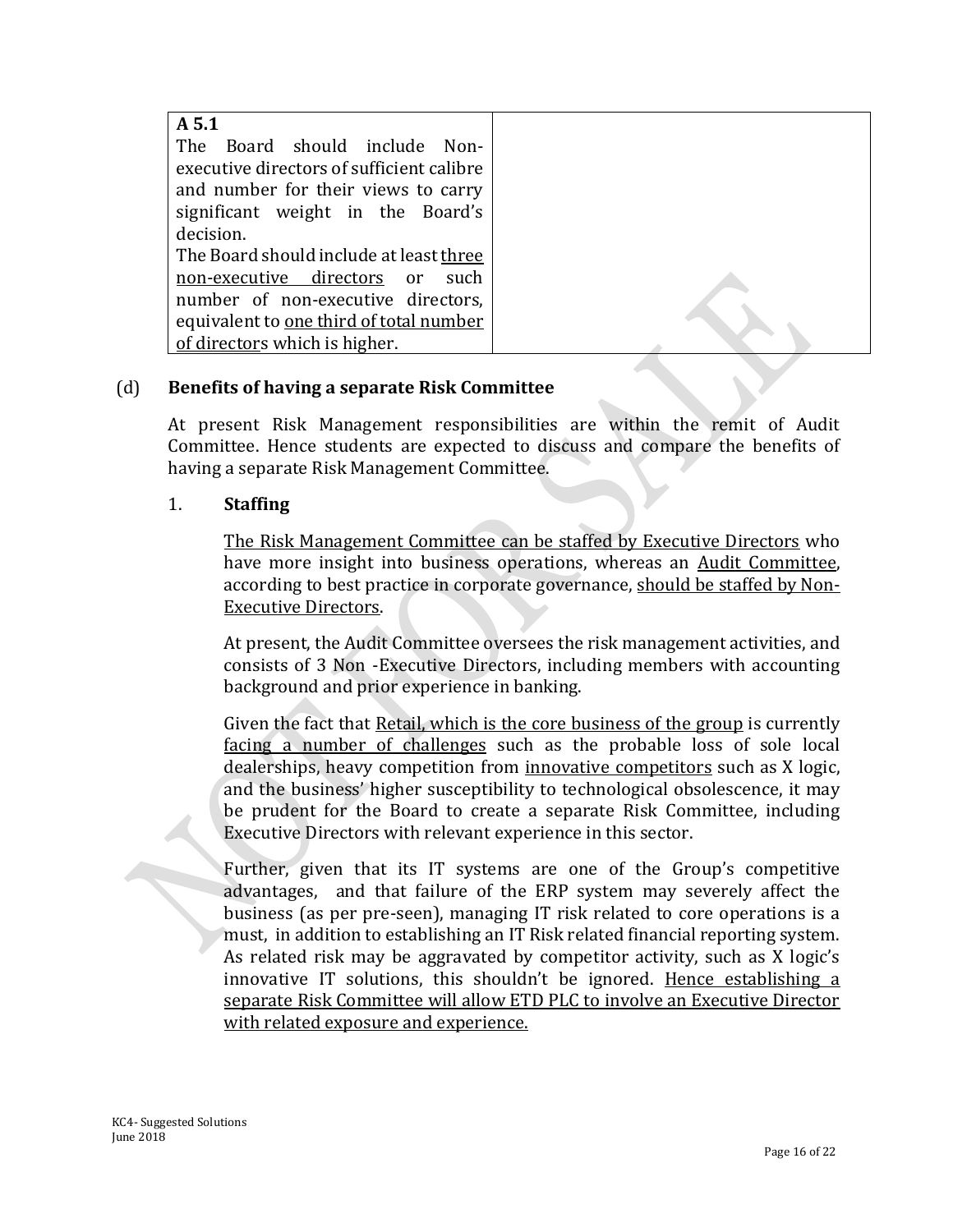#### 2. **Breadth of remit**

As a key role of the Audit Committee would be to liaise with the External Auditors, much of their time could be focused on financial risks.

The Board should acknowledge the fact that the Audit Committee –being financial experts- would already have many responsibilities focused on financial reporting, as it is, in effect, the last line of defense, for financial reporting risk.

Given the diverse nature of the group, (i.e. businesses in retail, electrical, construction, finance etc.) and the size of the business (few listed and unlisted subsidiaries & J/Vs) it would be prudent to have a separate Risk Committee.

Additionally, the rapidly changing business environment & the expectation of significant emerging risks, such as evolving technology innovations, might find a separate Risk Committee of immense value.

#### 3. **Leadership**

A Risk Management Committee can take the lead in promoting awareness and driving change in practice, whereas an Audit Committee will have a purely monitoring role, checking that a satisfactory Risk Management Policy exists.

Given that a Risk Committee can include Executive Directors with exposure and experience in identified high risk areas, and that they get involved in day to day operations, embedding a risk awareness culture within the organization, would become easy.

#### 4. **Investigations**

A Risk Management Committee can carry out special investigations, particularly in areas not related to the accounting system.

For example the Risk Committee will be in a better position to assess the emerging market risk from competitors, and suggest proactive risk management measures, to face innovators in IT, like X Logic PLC.

*5.* A separate Risk Committee will be in a better position to identify dysfunctional behavior in company culture that could undermine the effectiveness of the risk management process, and lead to inappropriate risk taking, e.g. the nature and balance of the compensation structure (fixed in consultation with a compensation committee) has the potential to encourage inappropriate risk taking.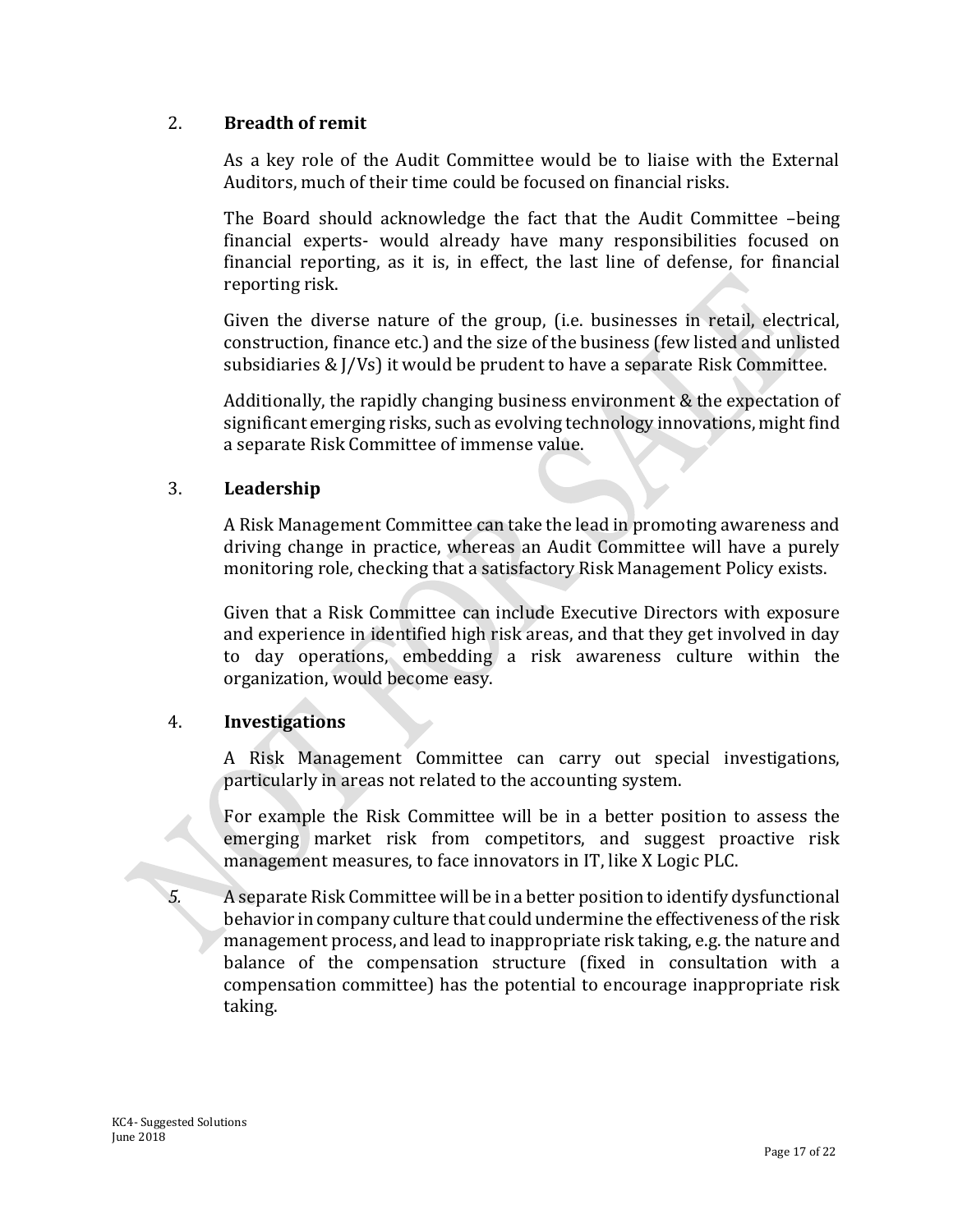# **Six [6] imperatives for high performance in an internal audit function.**

|                | <b>Description of imperative</b>                                                                                                                                                                                                                                                                                                                                                                                                                                                                                                                                                                                                                                                 |  |
|----------------|----------------------------------------------------------------------------------------------------------------------------------------------------------------------------------------------------------------------------------------------------------------------------------------------------------------------------------------------------------------------------------------------------------------------------------------------------------------------------------------------------------------------------------------------------------------------------------------------------------------------------------------------------------------------------------|--|
| $\mathbf{1}$   | Strategic stature within the organization                                                                                                                                                                                                                                                                                                                                                                                                                                                                                                                                                                                                                                        |  |
|                | An Internal Auditor should ensure priorities align with the wishes of the<br>Audit Committee and Management and should be a trusted advisor to Key<br>Stakeholders. To gain credibility across the organization, internal auditors<br>must have the courage to tell stakeholders the truth, whether they want to<br>hear it or not. This means internal audit must be prepared to handle conflict.                                                                                                                                                                                                                                                                               |  |
|                | Ex: The FD had stated that he wants to re-formulate the financial strategies,<br>to manage the supply chain of the group using the existing ERP system,<br>without further investment. If this proposal is adopted by the Board,<br>prioritizing the internal audit work around the resulting impact on controls<br>and resulting risk, may best align the output from the IA function, with the<br>expectations of the Board.                                                                                                                                                                                                                                                   |  |
|                | Ex: External Auditors have reported issues relating to inventory held at<br>branches. As a matter affecting the core business, identifying control lapses<br>and implementing remedial actions would be a high priority of the Board.<br>Accordingly, prioritizing internal audit work covering this areas may allow<br>Internal audit to align its work with management expectations, and reinforce<br>its position as trusted advisor.                                                                                                                                                                                                                                         |  |
| $\overline{2}$ | Development and update of Strategic Plan aligned with Objectives and<br><b>Stakeholder Expectations</b>                                                                                                                                                                                                                                                                                                                                                                                                                                                                                                                                                                          |  |
|                | The plan should indicate how Internal Audit will develop, and be organized<br>to deliver service, suggesting specific goals or strategic initiatives, to bridge<br>capability gaps. Initiatives developed should focus on future risk<br>management practices. Towards this end, divisional or business heads in<br>would be consulted, in addition to discussions with the Audit Committee.<br>Failure to update plans frequently may put Internal Audit at risk of<br>overlooking important changes in the business environment. A lack of<br>alignment with strategy can make it difficult for Internal Auditors to<br>demonstrate the value they add to their organizations. |  |
|                | E.g. The given facts indicate that changes are expected in tax legislation and<br>customs duty structures. IA would need to devise their action plans covering<br>these developments.                                                                                                                                                                                                                                                                                                                                                                                                                                                                                            |  |
|                | E.g.: The Company had received intimation letters challenging the<br>deductibility of certain expenses for 2015/16. This would be a priority for<br>the Board as its continuance may impact the results of the following years.                                                                                                                                                                                                                                                                                                                                                                                                                                                  |  |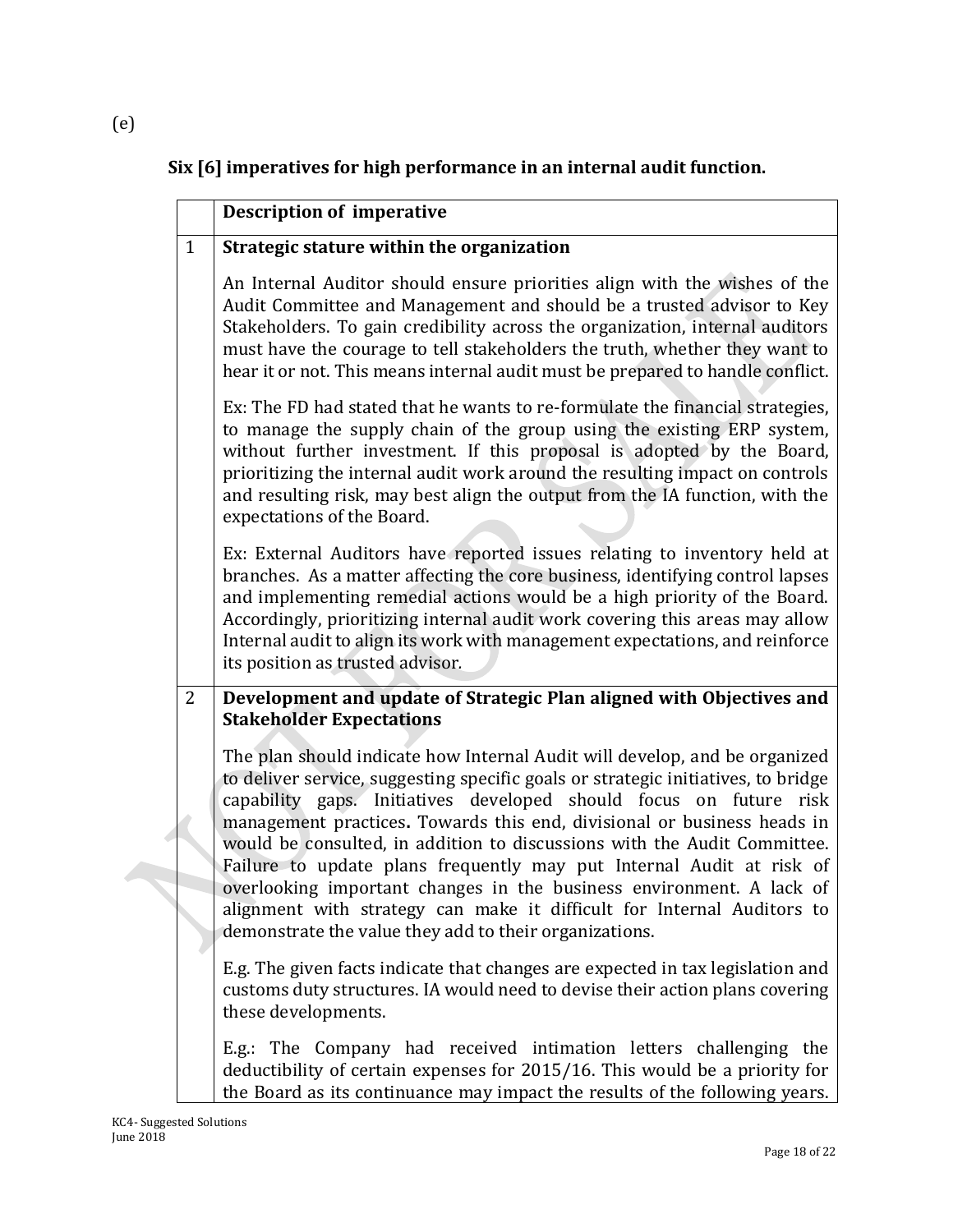|                                                                                                                                                                                                                                                                                                                                                                                                                                                                                         | Internal Audit could priorities their work to include these areas, thus aligning                                                                                                                                                                                                                                                                                                                                                                                                                                    |  |  |
|-----------------------------------------------------------------------------------------------------------------------------------------------------------------------------------------------------------------------------------------------------------------------------------------------------------------------------------------------------------------------------------------------------------------------------------------------------------------------------------------|---------------------------------------------------------------------------------------------------------------------------------------------------------------------------------------------------------------------------------------------------------------------------------------------------------------------------------------------------------------------------------------------------------------------------------------------------------------------------------------------------------------------|--|--|
|                                                                                                                                                                                                                                                                                                                                                                                                                                                                                         | their work with stakeholder's expectation.                                                                                                                                                                                                                                                                                                                                                                                                                                                                          |  |  |
| 3                                                                                                                                                                                                                                                                                                                                                                                                                                                                                       | <b>Communication with key stakeholders</b>                                                                                                                                                                                                                                                                                                                                                                                                                                                                          |  |  |
|                                                                                                                                                                                                                                                                                                                                                                                                                                                                                         | In particular there should be regular dialogue with the Audit Committee<br>Chairman (AC) and External Auditors. Frequent communications with the<br>Audit Committee will help maintain the independence of the internal audit<br>function (IA), as committee members will be less inclined to serve self -<br>interest and divert internal audit's attention away from priority areas for the<br>business. AC will therefore help IA to ensure that their work remains<br>responsive to changing stakeholder needs. |  |  |
| $\overline{4}$                                                                                                                                                                                                                                                                                                                                                                                                                                                                          | Align HR strategies with enterprise and stakeholder needs                                                                                                                                                                                                                                                                                                                                                                                                                                                           |  |  |
|                                                                                                                                                                                                                                                                                                                                                                                                                                                                                         | This means that Internal Audit must ensure that skills gaps, arising due to<br>emerging technologies, are bridged.                                                                                                                                                                                                                                                                                                                                                                                                  |  |  |
|                                                                                                                                                                                                                                                                                                                                                                                                                                                                                         | E.g. As per the pre-seen materials the Board believes IT systems; Risk<br>Information Technology is a source of competitive strength of the Group. So<br>IA should ensure that the Internal Audit function is adequately resourced<br>with relevant audit skills to support these areas.                                                                                                                                                                                                                            |  |  |
| 5                                                                                                                                                                                                                                                                                                                                                                                                                                                                                       | Focus continually on enterprise risks                                                                                                                                                                                                                                                                                                                                                                                                                                                                               |  |  |
| As well as testing controls, Internal Auditors ought to focus on the risks<br>themselves, keeping Management informed about risk exposure and<br>conducting an annual enterprise-wide risk assessment, which feeds into the<br>Audit Plan. Risk Assessment needs to be transparent, aligned with business<br>units and involve External Audit as well as Internal Management.<br>Technology risks are always evolving, and internal auditors need to keep<br>pace with emerging trends. |                                                                                                                                                                                                                                                                                                                                                                                                                                                                                                                     |  |  |
| 6                                                                                                                                                                                                                                                                                                                                                                                                                                                                                       | <b>Integrated approach to IT audit</b>                                                                                                                                                                                                                                                                                                                                                                                                                                                                              |  |  |
|                                                                                                                                                                                                                                                                                                                                                                                                                                                                                         | There should be an annual IT risk assessment, which addresses risks within<br>business processes and seeks to enhance IT audit capabilities. Given the fact<br>that the operations of the group are highly dependent on IT, this aspect<br>should not be ignored by IA.                                                                                                                                                                                                                                             |  |  |
| 7                                                                                                                                                                                                                                                                                                                                                                                                                                                                                       | Use of technology to improve efficiency, effectiveness and quality.                                                                                                                                                                                                                                                                                                                                                                                                                                                 |  |  |
|                                                                                                                                                                                                                                                                                                                                                                                                                                                                                         | This includes automating tracking and reporting, testing populations<br>automatically and using technology to conduct 'real time' reviews.<br>Technology now allows internal auditors to analyze complete data sets<br>instead of samples, and to improve efficiency and sophistication, in auditing<br>data-rich areas.                                                                                                                                                                                            |  |  |
|                                                                                                                                                                                                                                                                                                                                                                                                                                                                                         | E.g. The Group is engaged in a financing and leasing business via ET Finance<br>Plc. Given the fact that a finance company's operations involve voluminous<br>transactions, of which a significant volume would be system generated data,                                                                                                                                                                                                                                                                           |  |  |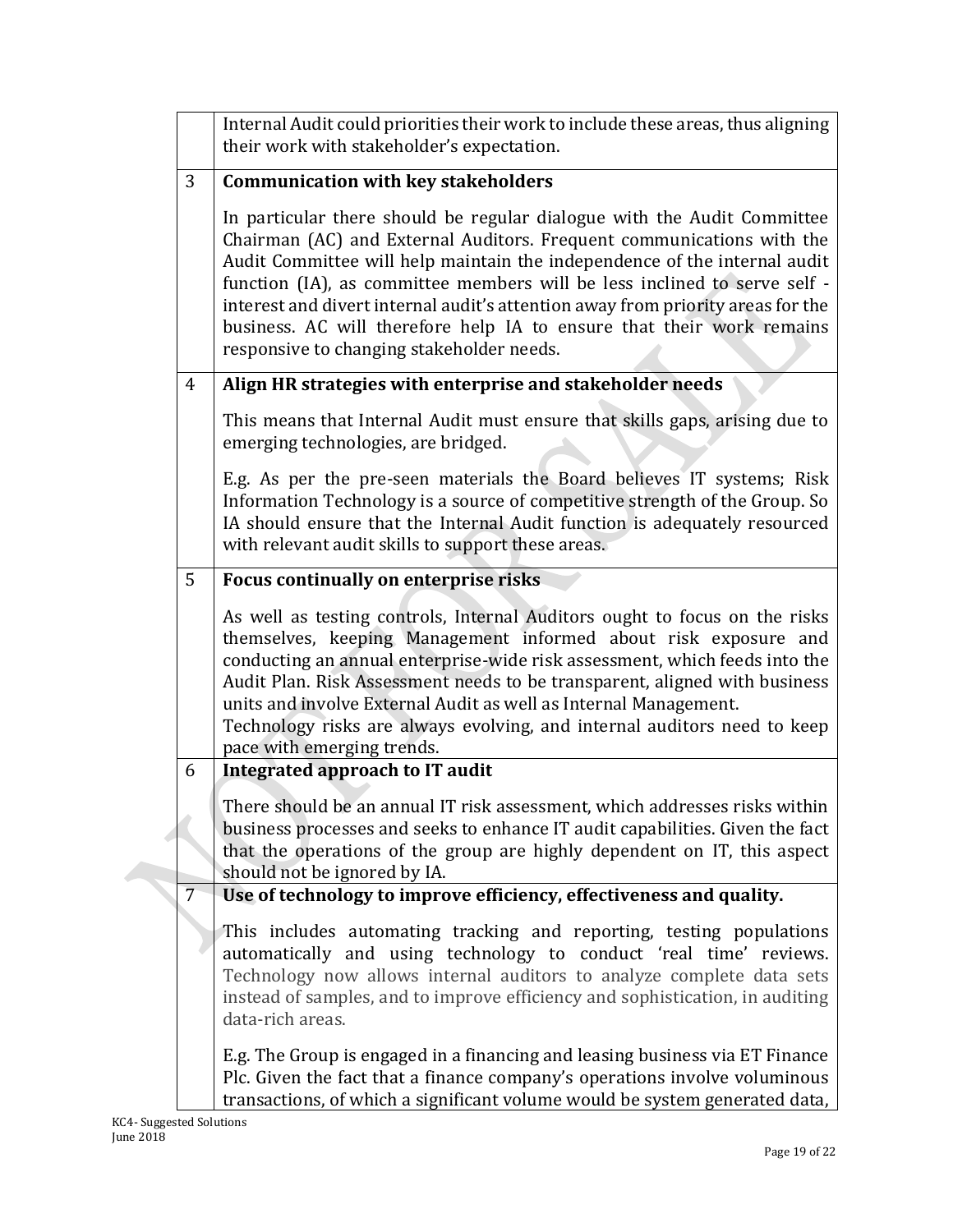|    | use of IT audit tools could enhance the efficiency and effectiveness of internal<br>audit procedures, in ET Finance Plc.                                                                                                                                                                                                                                                                                                                                                        |
|----|---------------------------------------------------------------------------------------------------------------------------------------------------------------------------------------------------------------------------------------------------------------------------------------------------------------------------------------------------------------------------------------------------------------------------------------------------------------------------------|
| 8  | Development of knowledge management plan                                                                                                                                                                                                                                                                                                                                                                                                                                        |
|    | The aim of this plan should be to disseminate internal audit knowledge and<br>expertise to other internal auditors and business unit & enterprise<br>management. Internal auditors cannot rely only on their employers for<br>training. A recent survey shows training programs in the smallest internal<br>audit departments often are not fully developed. Technical skills and<br>knowledge of the business or organization, are of critical importance to<br>successful IA. |
|    | E.g. ETD group operates in diversified fields such as Finance, Engineering /<br>Construction, Retail, Electrical etc. Hence Industry knowledge in these areas<br>would be key to conducting an effective internal audit. Hence the IA should<br>consider compiling and training his staff with specialized knowledge relating<br>to those fields.                                                                                                                               |
| 9  | <b>Commitment to continuous quality assurance</b>                                                                                                                                                                                                                                                                                                                                                                                                                               |
|    | There should be a quality improvement program and an external assessment<br>of performance and benchmarking                                                                                                                                                                                                                                                                                                                                                                     |
|    | A strong quality assurance and improvement program demonstrates a<br>group-wide commitment to quality. Internal audit can contribute by going<br>above & beyond generic programs, with activities targeting specific areas,<br>thus adding value to the organization.                                                                                                                                                                                                           |
| 10 | Link performance measures to strategic goals                                                                                                                                                                                                                                                                                                                                                                                                                                    |
|    | IA should use a balanced scorecard approach to track performance against<br>the strategic plan and Recruit, motivate, and retain great team members.<br>Getting the right mix of skills into the internal audit department is important.<br>Many organizations are using bonuses as motivation and retention<br>techniques, which should be considered by ETD PLC.                                                                                                              |

(f) Mr. Norman mentioned that though ET Finance PLC has earned profits in past years; there are non-performing loans which have not yet been classified as non-performing assets in the balance sheet. He had stated that whilst it is significant, this should not be highlighted in this year's financials statements, as the impact on the bottom line would be significant, and would badly reflect on group performance.

Mr. Norman, being a chartered accountant, is well aware of the fact that incorrect identification, classification of accounts and non – disclosure, is a violation of Sri Lanka Accounting Standards, Regulatory directions as well as the Code of Ethics. He is well aware that he is duty bound to comply with these regulations. . However he seems not to have attempted to comply with known ethics or related law.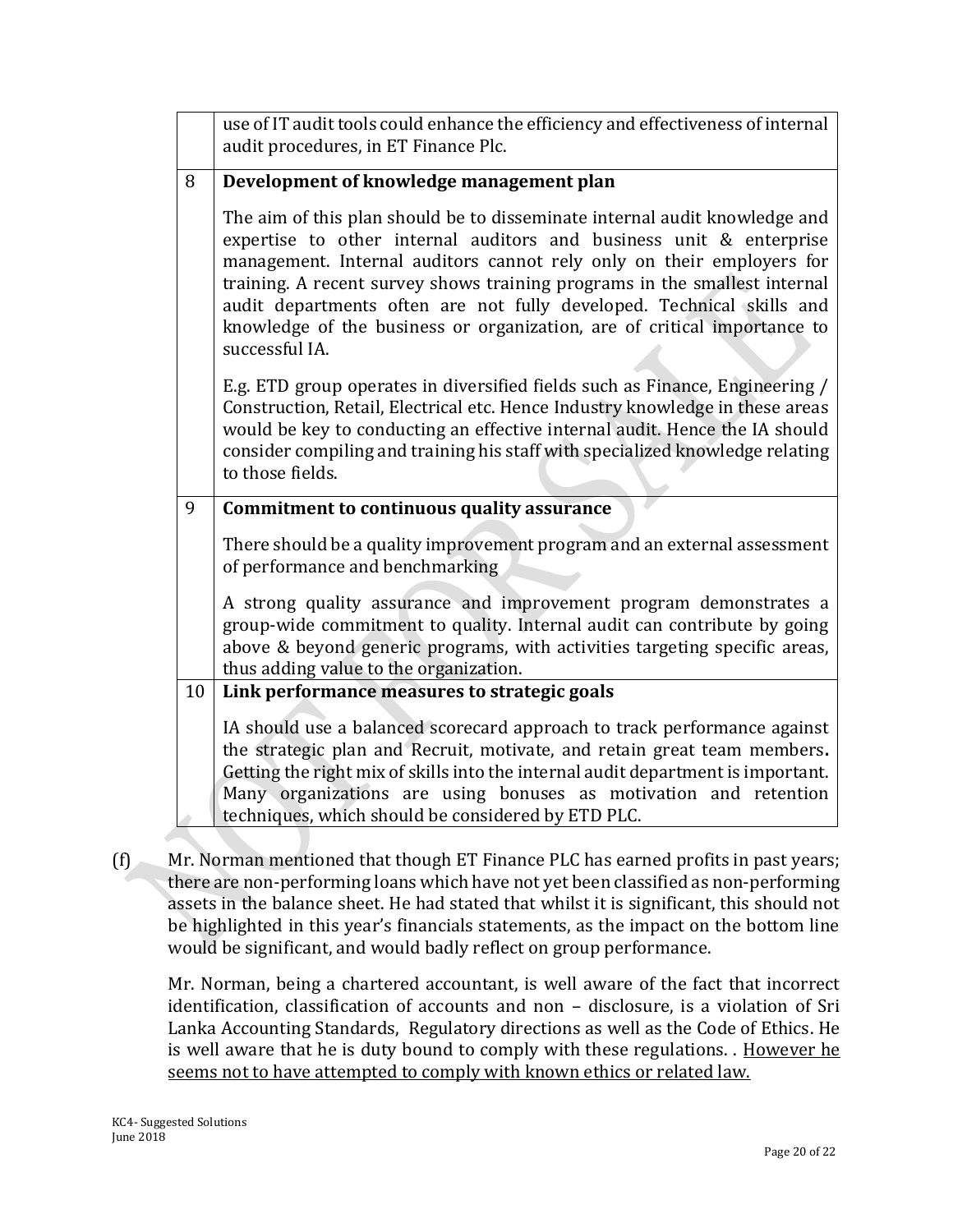He also appears not to have paid attention to the rights of wider stakeholders of financial statements, who would need to know of the said irregularity. Wider universal ethical principles have been ignored.

#### **Hence it is hard to believe Mr. Norman's thought processes reflected level 3 – i.e. Post conventional.**

As a chartered accountant, he would be well aware of the fact that his immediate circle (other members of CA, work mates etc.) would only consider him to be of high integrity if he acts in accordance with what they believe is right, and hence are likely to consider his decision as bad and unethical. However, he seems to have not considered this aspect, in arriving at his decision.

#### **Hence it is hard to argue that Mr. Norman's thought processes reflected level 2 – i.e. conventional.**

It appears he has only considered his own best interests, as benefits derived from this action will flow through to him via the wellbeing of the entity he is associated with. He would likely have thought about the negative impact that he as finance director would face, if the non-performing loans are duly accounted for and disclosed. He is also most likely to have thought about the benefits that will accrue to him, with the financials reflecting better performance*.* 

#### **The above facts indicate that Mr. Norman's thought processes mostly reflect selfinterest i.e. at stage**

*(Total 50 marks)*